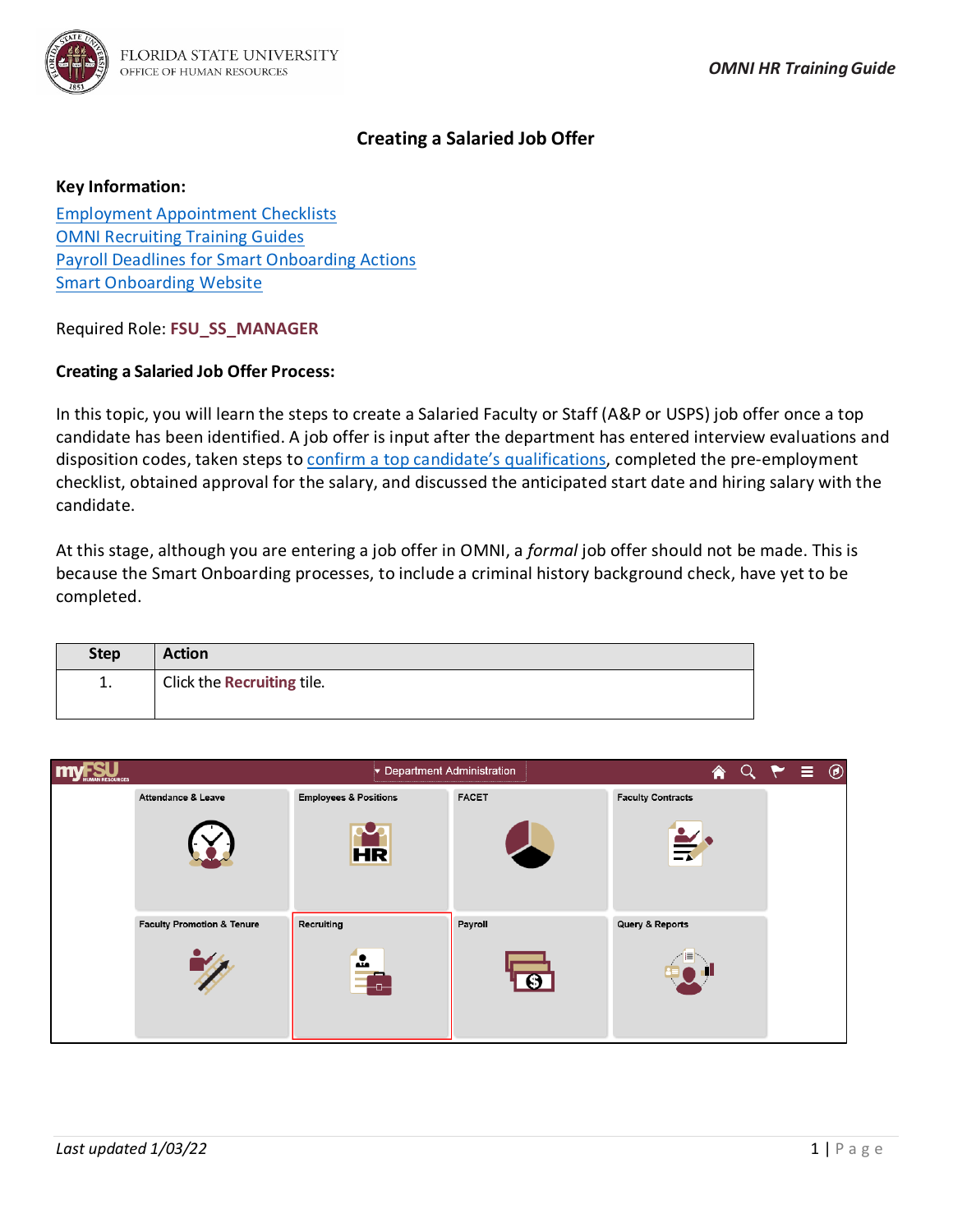| <b>Step</b> | <b>Action</b>                      |
|-------------|------------------------------------|
| z.          | Click the Search Job Openings tab. |

| < Department Administration    |                                                 | <b>Recruiting</b> |
|--------------------------------|-------------------------------------------------|-------------------|
| <b>Search Job Openings</b>     | Search Job Openings                             |                   |
| Pending Approvals              | Recruiting Home   d Create Job Opening          |                   |
|                                | $\blacktriangledown$ Search Criteria $\lceil$ ? |                   |
| <b>Create Job Opening</b><br>盯 | <b>Job Posting Title</b>                        |                   |
|                                | <b>Job Opening ID</b>                           | Q                 |
| Create GA Appt/OPS Fac Appt    | Status Open                                     | v                 |
|                                | <b>Most Recent Activity</b>                     | v                 |
| <b>View References</b>         | <b>Job Opening Type</b>                         | v                 |
|                                | <b>Hot Job</b>                                  | v                 |
|                                | <b>My Association</b>                           | v                 |
|                                | <b>Hiring Manager</b>                           | Q                 |
|                                | <b>Recruiter</b>                                | Q                 |
|                                | <b>Created By</b>                               | Q                 |
|                                | <b>Business Unit</b>                            | Q                 |
|                                | <b>Department</b>                               |                   |
|                                | <b>Position Number</b>                          | Q                 |
|                                | <b>Recruitment Contact</b>                      | v                 |
|                                | Search<br>Clear                                 |                   |

| <b>Step</b> | <b>Action</b>                                                 |
|-------------|---------------------------------------------------------------|
| 3.          | Enter the desired Job Opening ID.<br>Click the Search button. |
|             | Search                                                        |

| ← Department Administration     |                                          |        | <b>Recruiting</b> |
|---------------------------------|------------------------------------------|--------|-------------------|
| <b>Search Job Openings</b>      | Search Job Openings                      |        |                   |
| <b>Pending Approvals</b><br>'n  | Recruiting Home   d Create Job Opening   |        |                   |
|                                 | $\blacktriangledown$ Search Criteria (?) |        |                   |
| <b>Create Job Opening</b><br>in | <b>Job Posting Title</b>                 |        |                   |
|                                 | <b>Job Opening ID</b>                    | 43667Q |                   |
| <b>View References</b><br>۰     | Status Open                              | v      |                   |
|                                 | <b>Most Recent Activity</b>              | v      |                   |
|                                 | <b>Job Opening Type</b>                  | v      |                   |
|                                 | <b>Hot Job</b>                           | v      |                   |
|                                 | <b>My Association</b>                    | v      |                   |
|                                 | <b>Hiring Manager</b>                    |        | Q                 |
|                                 | <b>Recruiter</b>                         |        | Q                 |
|                                 | <b>Created By</b>                        |        | Q                 |
|                                 | <b>Business Unit</b>                     |        | Q                 |
|                                 | <b>Department</b>                        |        |                   |
|                                 | Ш<br><b>Position Number</b>              |        | Q                 |
|                                 | <b>Recruitment Contact</b>               | v      |                   |
|                                 | Search<br>Clear                          |        |                   |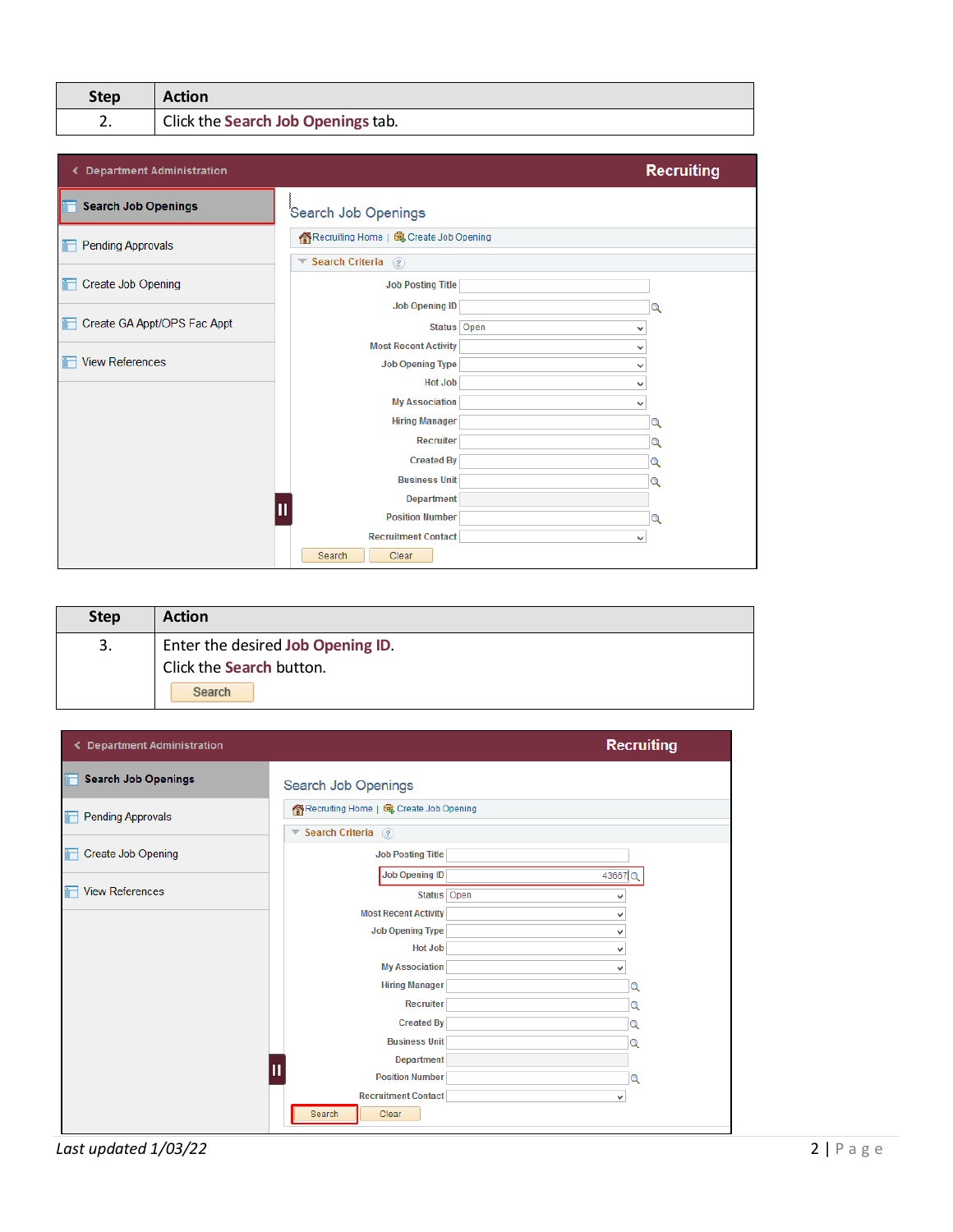| <b>Step</b> | <b>Action</b>                            |
|-------------|------------------------------------------|
| 4.          | Select the appropriate Job Opening link. |

| Search Job Openings                    |               |               |                             |                            |                                  |                       |                         |                                                                                                      |
|----------------------------------------|---------------|---------------|-----------------------------|----------------------------|----------------------------------|-----------------------|-------------------------|------------------------------------------------------------------------------------------------------|
| Recruiting Home   C Create Job Opening |               |               |                             |                            |                                  |                       |                         |                                                                                                      |
| Search Criteria (?)                    |               |               |                             |                            |                                  |                       |                         |                                                                                                      |
| 1 Results Found                        |               |               |                             |                            |                                  |                       |                         |                                                                                                      |
| <b>Search Results</b> (?)              |               |               |                             |                            |                                  |                       |                         | Personalize   Find   View All   $\boxed{2}$   $\boxed{12}$ First $\boxed{0}$ 1 of 1 $\boxed{0}$ Last |
| <b>Job Opening</b>                     | Job IDA       | <b>Status</b> | <b>Type</b>                 | <b>Recruiting Location</b> | <b>Target</b><br><b>Openings</b> | Available<br>Openings | <b>Total Applicants</b> | Hot Job Created                                                                                      |
| SRA Accounting Coordinator I           | 43667         | Open          | <b>Standard Requisition</b> | Tallahassee, FL            |                                  |                       |                         | 06/05/2018                                                                                           |
|                                        | Group Actions |               |                             |                            |                                  |                       |                         |                                                                                                      |

| <b>Step</b> | <b>Action</b>                                                               |
|-------------|-----------------------------------------------------------------------------|
| 5.          | Click the Other Actions dropdown list across from the top candidate's name. |
|             | ▼ Other Actions                                                             |

|                   | Manage Job Opening                                                                                                                                                                                                                                                                                  |                     |                 |                             |              |                                                                                                                |                                                                                                                                                                           |                                   |       |             | Personalize                               |
|-------------------|-----------------------------------------------------------------------------------------------------------------------------------------------------------------------------------------------------------------------------------------------------------------------------------------------------|---------------------|-----------------|-----------------------------|--------------|----------------------------------------------------------------------------------------------------------------|---------------------------------------------------------------------------------------------------------------------------------------------------------------------------|-----------------------------------|-------|-------------|-------------------------------------------|
|                   | Areturn   Recruiting Home   G Search Job Openings   G Create New   少Refresh   国Add Note   国 Print Job Opening<br>Job Opening ID 43667<br>Job Posting Title SRA Accounting Coordinator I<br>Job Code 9500 (Grants Accounting Coordinator)<br>Position Number 00062308 (SRA Accounting Coordinator I) |                     |                 |                             |              |                                                                                                                | Status 010 Open<br><b>Business Unit FSU01 (FSU Business Unit)</b><br>Department 220000 (Sponsored Rsch Administration)<br>Job Family BUDGET (Budget & Financial Services) |                                   |       |             |                                           |
| <b>Applicants</b> | Activity & Attachments                                                                                                                                                                                                                                                                              | <b>Details</b>      |                 |                             |              |                                                                                                                |                                                                                                                                                                           |                                   |       |             |                                           |
| All<br>(6)        |                                                                                                                                                                                                                                                                                                     | Applied<br>(6)      | Screen<br>(0)   |                             | Route<br>(0) | Interview<br>(0)                                                                                               | Offer<br>(0)                                                                                                                                                              | Hire<br>(0)                       |       | Hold<br>(0) | Reject<br>(0)                             |
| Applicants 2      |                                                                                                                                                                                                                                                                                                     |                     |                 |                             |              |                                                                                                                |                                                                                                                                                                           | Personalize   Find   View All   2 |       | 圜           | First $\bigcirc$ 1-6 of 6 $\bigcirc$ Last |
| <b>Select</b>     | <b>Applicant Name</b>                                                                                                                                                                                                                                                                               | <b>Applicant ID</b> | <b>Vet Pref</b> | <b>Application Date</b>     | <b>Type</b>  | <b>Disposition</b>                                                                                             | <b>Application</b>                                                                                                                                                        | <b>Resume</b>                     | Route | Print       |                                           |
| П                 | <b>Testing Testing</b>                                                                                                                                                                                                                                                                              | 632498              | N               | 07/05/2018 11:51AM External |              | 010-Appl                                                                                                       | П                                                                                                                                                                         | E                                 | ර්රි  | 6           | ▼ Other Actions                           |
| $\Box$            |                                                                                                                                                                                                                                                                                                     |                     | N               | 06/07/2018 4:45PM External  |              | 010-Appl                                                                                                       | $\blacksquare$                                                                                                                                                            | 目                                 | 88    | 8           | ▼ Other Actions                           |
| □                 |                                                                                                                                                                                                                                                                                                     |                     | N               | 06/07/2018 3:12PM Employee  |              | 010-Appl                                                                                                       | П                                                                                                                                                                         | P                                 | ôô    | e           | ▼ Other Actions                           |
| □                 |                                                                                                                                                                                                                                                                                                     |                     | N               | 06/08/2018 9:46AM External  |              | 010-Appl                                                                                                       | $\Box$                                                                                                                                                                    | B                                 | රිරි  | 5           | Other Actions                             |
| П                 |                                                                                                                                                                                                                                                                                                     |                     | N               | 06/08/2018 8:46AM           | External     | 010-Appl                                                                                                       | m                                                                                                                                                                         | E                                 | ôô    | 6           | Other Actions                             |
| Г                 |                                                                                                                                                                                                                                                                                                     |                     | N               | 06/07/2018 9:12PM External  |              | 010-Appl                                                                                                       | $\Box$                                                                                                                                                                    | E                                 | 88    | 8           | ▼ Other Actions                           |
| Select All        | <b>Deselect All</b>                                                                                                                                                                                                                                                                                 |                     | Group Actions   |                             |              |                                                                                                                |                                                                                                                                                                           |                                   |       |             |                                           |
|                   |                                                                                                                                                                                                                                                                                                     |                     |                 |                             |              | Acturn   各Recruiting Home   電 Search Job Openings   電 Create New   な Refresh   こAdd Note   国 Print Job Opening |                                                                                                                                                                           |                                   |       |             | Top of Page                               |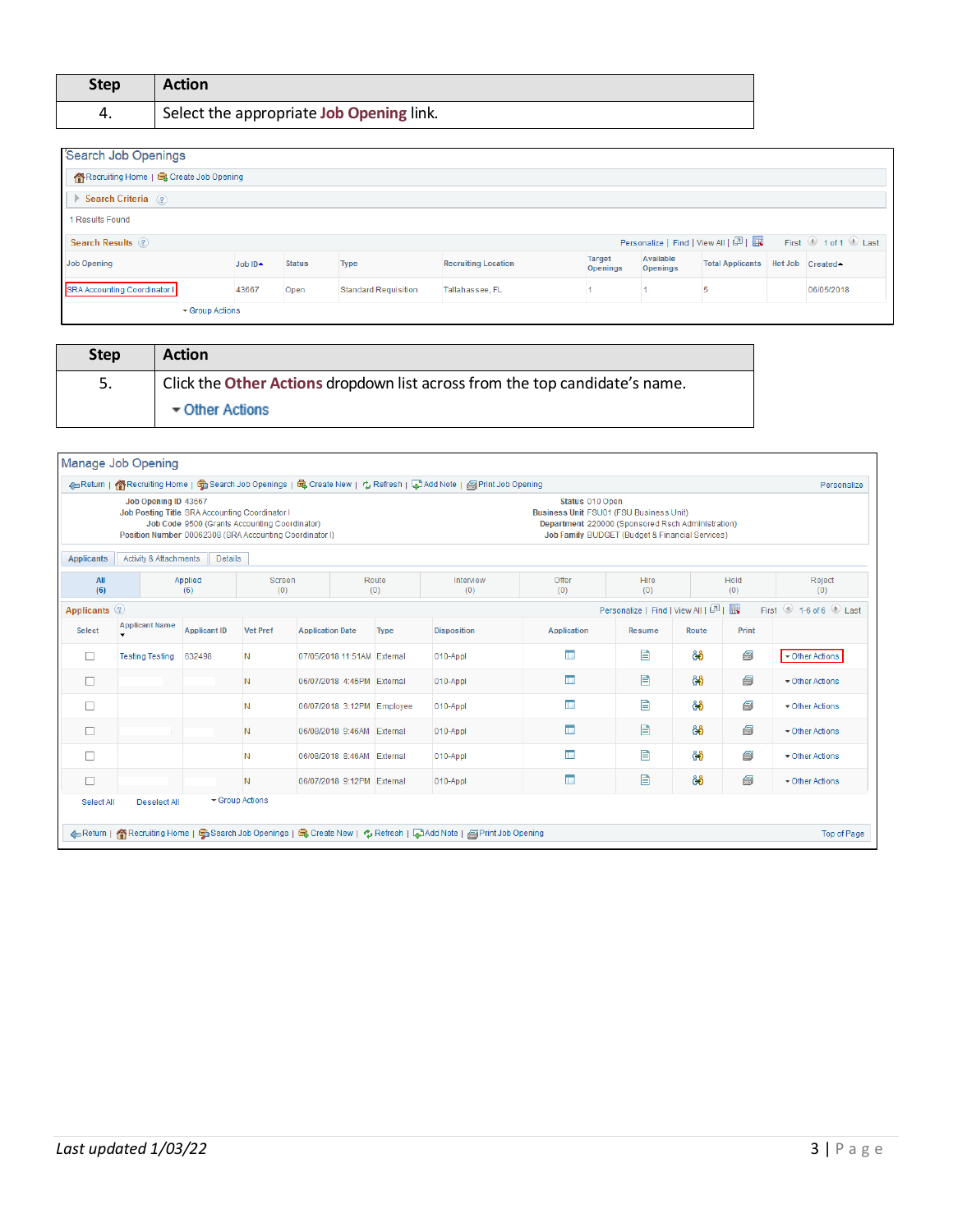| <b>Step</b> | <b>Action</b>                                                             |
|-------------|---------------------------------------------------------------------------|
| 6.          | Click the Recruiting Actions dropdown list > Prepare/View Job Offer item. |

|               | Manage Job Opening                                                                                                                       |                                               |                 |                             |              | 4 Return   Ka Recruiting Home   G Search Job Openings   G Create New   + Refresh   B Add Note   APrint Job Opening |                                                            |                                                                                                      |       |             | Personalize                                           |                                                             |
|---------------|------------------------------------------------------------------------------------------------------------------------------------------|-----------------------------------------------|-----------------|-----------------------------|--------------|--------------------------------------------------------------------------------------------------------------------|------------------------------------------------------------|------------------------------------------------------------------------------------------------------|-------|-------------|-------------------------------------------------------|-------------------------------------------------------------|
|               | Job Opening ID 43667<br><b>Job Posting Title SRA Accounting Coordinator I</b><br>Position Number 00062308 (SRA Accounting Coordinator I) | Job Code 9500 (Grants Accounting Coordinator) |                 |                             |              |                                                                                                                    | Status 010 Open<br>Business Unit FSU01 (FSU Business Unit) | Department 220000 (Sponsored Rsch Administration)<br>Job Family BUDGET (Budget & Financial Services) |       |             |                                                       |                                                             |
| Applicants    | <b>Activity &amp; Attachments</b>                                                                                                        | <b>Details</b>                                |                 |                             |              |                                                                                                                    |                                                            |                                                                                                      |       |             |                                                       |                                                             |
| All<br>(6)    |                                                                                                                                          | Applied<br>(6)                                | Screen<br>(0)   |                             | Route<br>(0) | Interview<br>(0)                                                                                                   | Offer<br>(0)                                               | Hire<br>(0)                                                                                          |       | Hold<br>(0) | Reject<br>(0)                                         |                                                             |
| Applicants ?  |                                                                                                                                          |                                               |                 |                             |              |                                                                                                                    |                                                            | Personalize   Find   View All   2                                                                    |       | 展           | First 1-6 of 6 Last                                   |                                                             |
| <b>Select</b> | <b>Applicant Name</b>                                                                                                                    | <b>Applicant ID</b>                           | <b>Vet Pref</b> | <b>Application Date</b>     | Type         | <b>Disposition</b>                                                                                                 | Application                                                | <b>Resume</b>                                                                                        | Route | Print       |                                                       |                                                             |
| $\Box$        | <b>Testing Testing</b>                                                                                                                   | 632498                                        | N.              | 07/05/2018 11:51AM External |              | 010-Appl                                                                                                           | $\Box$                                                     | 目                                                                                                    | 88    | 6           | ▼ Other Actions                                       |                                                             |
| $\Box$        |                                                                                                                                          |                                               | $\mathbb N$     | 06/07/2018 4:45PM External  |              | 010-Appl                                                                                                           | $\Box$                                                     | B                                                                                                    | 88    | 6           | <b>Recruiting Actions</b><br><b>Applicant Actions</b> | <b>Create Interview Evaluation</b>                          |
| $\Box$        |                                                                                                                                          |                                               | N               | 06/07/2018 3:12PM Employee  |              | 010-Appl                                                                                                           | I.                                                         | 目                                                                                                    | ôô    | Ø           | <b>Curier Actions</b>                                 | Prepare / View Job Offer<br>View / Edit Application Details |
| $\Box$        |                                                                                                                                          |                                               | <b>N</b>        | 06/08/2018 9:46AM External  |              | 010-Appl                                                                                                           | $\blacksquare$                                             | 目                                                                                                    | ôô    | 6           | ▼ Other Actions                                       | <b>RECRUITER ONLY - Edit Disposition</b>                    |
| $\Box$        |                                                                                                                                          |                                               | N               | 06/08/2018 8:46AM External  |              | $010 - Appl$                                                                                                       | $\Box$                                                     | P                                                                                                    | 88    | 6           | ▼ Other Actions                                       |                                                             |
| $\Box$        |                                                                                                                                          |                                               | $\mathbb N$     | 06/07/2018 9:12PM External  |              | 010-Appl                                                                                                           | $\Box$                                                     | B                                                                                                    | ôô    | 6           | ▼ Other Actions                                       |                                                             |
| Select All    | Deselect All                                                                                                                             |                                               | Group Actions   |                             |              |                                                                                                                    |                                                            |                                                                                                      |       |             |                                                       |                                                             |

| <b>Step</b> | <b>Action</b>                   |
|-------------|---------------------------------|
|             | Begin on the Offer Details tab. |

| ← Manage Job Opening                            |                                       |                                                                                              |
|-------------------------------------------------|---------------------------------------|----------------------------------------------------------------------------------------------|
| Prepare Job Offer                               |                                       |                                                                                              |
| Return   Recruiting Home                        |                                       |                                                                                              |
| Job Opening Status 010 Open                     | <b>Applicant Name Testing Testing</b> | Posting Title SRA Accounting Coordinator I<br><b>Job Title Grants Accounting Coordinator</b> |
| Offer Details (?)                               |                                       |                                                                                              |
| <b>Offer Details</b><br><b>Background Check</b> |                                       | Outside Recruiting                                                                           |
| Job Opening 43667                               |                                       | <b>SRA Accounting Coordinator I</b>                                                          |
| Position Number 00062308                        |                                       | <b>SRA Accounting Coordinator I</b>                                                          |
| Job Code 9500                                   |                                       | <b>Grants Accounting Coordinator</b>                                                         |
| <b>Recruiter</b>                                |                                       |                                                                                              |
|                                                 | Status 006 Pending Approval           |                                                                                              |
| <b>Reason</b>                                   |                                       |                                                                                              |
| <b>Created By</b>                               |                                       |                                                                                              |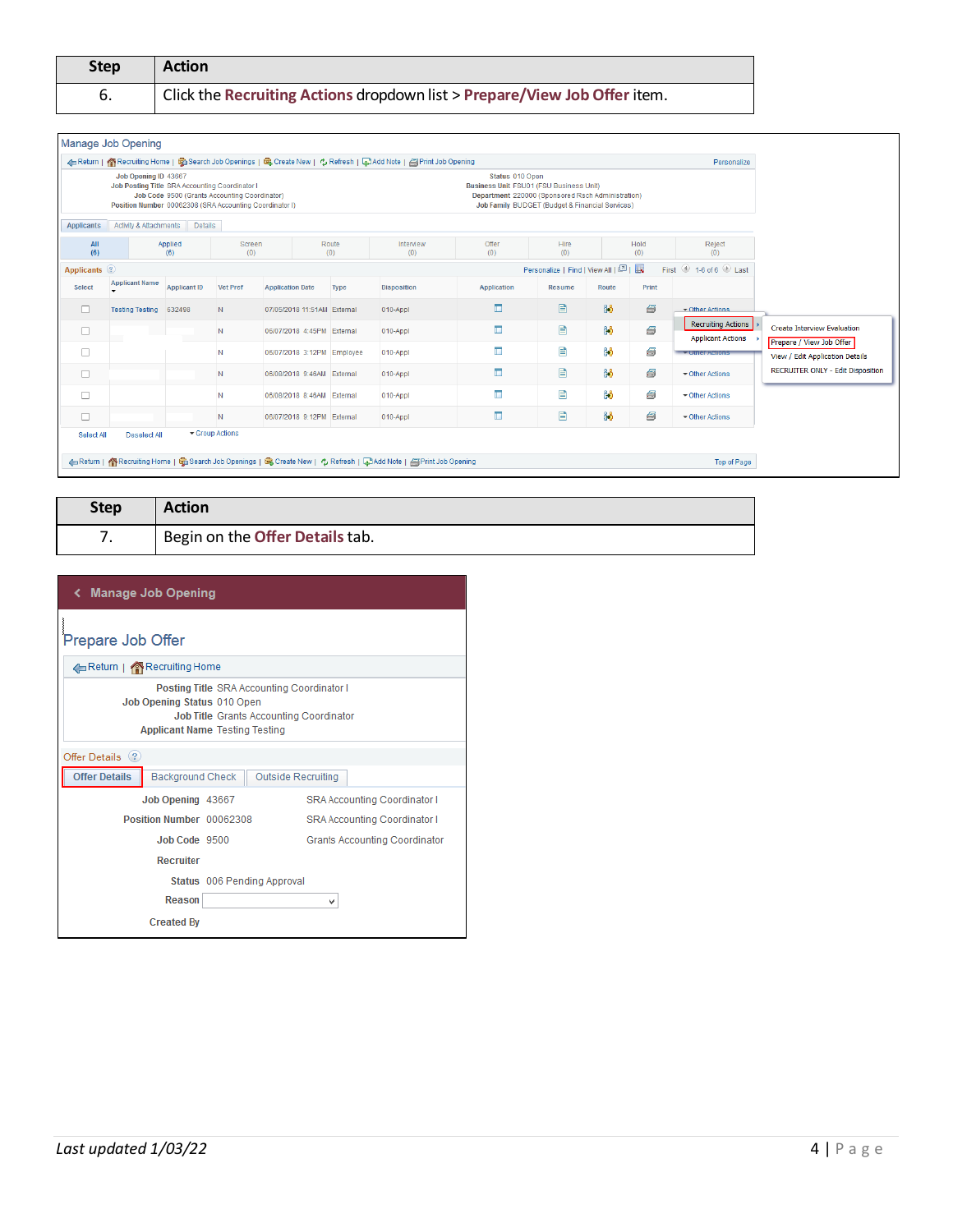| <b>Step</b> | <b>Action</b>                                                                                                                   |
|-------------|---------------------------------------------------------------------------------------------------------------------------------|
| 8.          | Navigate to the Job Offer Components section. Click the Component dropdown list.<br>Click the Base Salary Offer Component item. |

| Job Offer Components (2)      |  |               |              |           |  |  |
|-------------------------------|--|---------------|--------------|-----------|--|--|
| *Component                    |  | *Offer Amount | Currency     | Frequency |  |  |
| $\checkmark$                  |  | 駟             | $\checkmark$ | M         |  |  |
|                               |  |               |              |           |  |  |
| Base Salary Offer Component   |  |               |              |           |  |  |
| <b>Salary Market Analysis</b> |  |               |              |           |  |  |

| <b>Step</b> | <b>Action</b>                                                                          |
|-------------|----------------------------------------------------------------------------------------|
| 9.          | Enter the appropriate approved Offer Amount.                                           |
|             | For Salaried positions, the Offer Amount must be entered at an annual rate.            |
|             | Note: Even if the position is part-time, you must enter the annual salary at the full- |
|             | time rate. The system will calculate the salary based on the weekly hours entered      |
|             | and display accordingly for the candidate in Onboarding and upon processing.           |

| Job Offer Components (2) |               |                                        |           |  |  |  |  |
|--------------------------|---------------|----------------------------------------|-----------|--|--|--|--|
| *Component               | *Offer Amount | Currency                               | Frequency |  |  |  |  |
| Base Salary Offer Comp v | 46,000.00     | <b>USD</b><br>$\overline{\phantom{a}}$ |           |  |  |  |  |
| Add Offer Component      |               |                                        |           |  |  |  |  |

| <b>Step</b> | <b>Action</b>                                                                       |
|-------------|-------------------------------------------------------------------------------------|
| 10.         | Click the Frequency dropdown list.                                                  |
|             | For USPS/A&P positions, select 26.1.                                                |
|             | For Faculty positions, select the appropriate frequency based on if the position is |
|             | 9 month (19.5) or 12 month (26.1) faculty.                                          |

| <b>Job Offer Components</b> 2 |                               |          |           |  |  |  |  |
|-------------------------------|-------------------------------|----------|-----------|--|--|--|--|
| *Component                    | *Offer Amount                 | Currency | Frequency |  |  |  |  |
| Base Salary Offer Comp v      | 46,000.00<br><b>USD</b><br>v  |          |           |  |  |  |  |
| Add Offer Component           |                               |          | 19.5      |  |  |  |  |
|                               | <b>Salary Market Analysis</b> |          |           |  |  |  |  |
| Quartile 2<br><b>Minimum</b>  | 26.1<br>Quartile              |          |           |  |  |  |  |
| \$45,000.00                   | \$45,000.00<br>\$47,487.47    | \$50,000 | Hourly    |  |  |  |  |
| Employee Ranking by Job Code  |                               |          |           |  |  |  |  |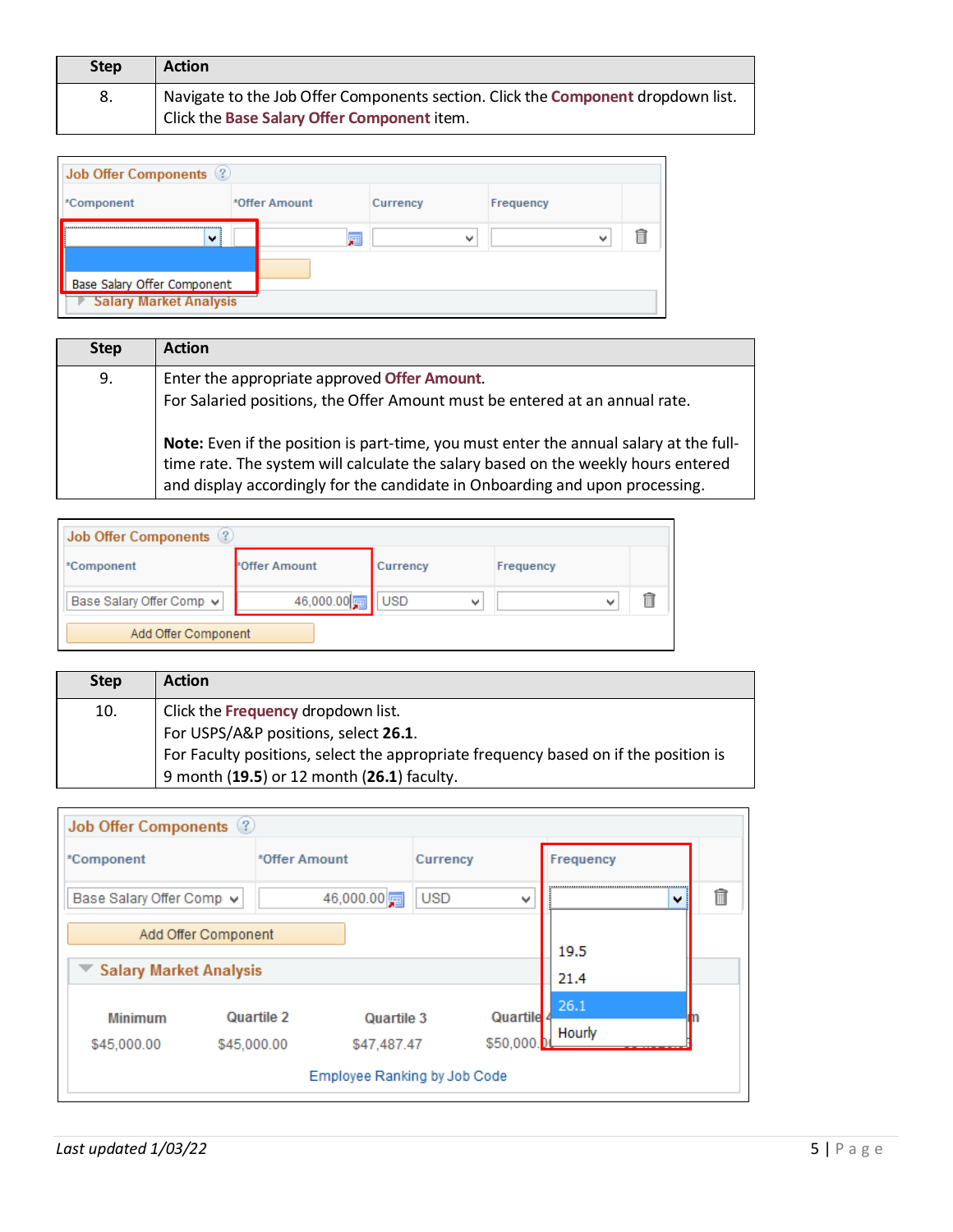| <b>Step</b> | <b>Action</b>                                                                                                                                                                                                               |
|-------------|-----------------------------------------------------------------------------------------------------------------------------------------------------------------------------------------------------------------------------|
| 11.         | Navigate to the Comments section. Enter relevant information pertaining to the<br>applicant and/or job offer, such as employee ID (if a current employee), if moving<br>from Visiting to Regular, type of appointment, etc. |

| Comments <sup>2</sup>  | Find   View All | First 1 of 1 D Last |
|------------------------|-----------------|---------------------|
|                        |                 | 년<br>аř.            |
| ¢<br><b>Added By</b>   |                 |                     |
| <b>Last Updated By</b> |                 |                     |
| Add Another Comment    |                 |                     |

| <b>Step</b> | <b>Action</b>                                                                                                                                     |
|-------------|---------------------------------------------------------------------------------------------------------------------------------------------------|
| 12.         | Navigate to the FSU Offer - Additional Info section.                                                                                              |
|             | If the selected candidate applied as an existing or former employee, the Employee<br>Id field and number will display at the top of this section. |
|             | The job code, location code and department will automatically populate from the job<br>opening.                                                   |
|             | Enter the appropriate Mail Code, or use the lookup icon to search for the desired Mail<br>Code.                                                   |

|                                 | <b>FSU Offer - Additional Info</b>   |   |                      |                         |                                                                                                             |                       |  |  |
|---------------------------------|--------------------------------------|---|----------------------|-------------------------|-------------------------------------------------------------------------------------------------------------|-----------------------|--|--|
| <b>Job Code</b><br>9500         | <b>Grants Accounting Coordinator</b> |   | <b>Location Code</b> | 03790300                | STUDENT SERVICES BUILDIN0300                                                                                |                       |  |  |
| <b>Department</b><br>220000     | Sponsored Rsch Administration        |   |                      |                         |                                                                                                             |                       |  |  |
| 1490<br>*Mail Code              | *Weekly Std Hours                    |   | *U.S. Citizen?       | $\mathbf{v}$            | *Empl Class                                                                                                 | ٧                     |  |  |
| Pre-Mgr Approver (Optional)     |                                      | Q | *VP Approver         |                         | Q                                                                                                           |                       |  |  |
| *Originator<br><b>Telephone</b> | 850                                  |   |                      |                         |                                                                                                             |                       |  |  |
| <b>FSU Funding</b>              |                                      |   |                      | Personalize   Find   2  | First $\textcircled{\tiny{\textcircled{\tiny 1}}}$ 1 of 1 $\textcircled{\tiny{\textcircled{\tiny 1}}}$ Last |                       |  |  |
| <b>Begin Date</b>               | *Percent of<br><b>Distribution</b>   |   | *Combination Code    | <b>Funding End Date</b> | <b>Total Budget Amount</b>                                                                                  |                       |  |  |
| и                               | ij                                   |   | O                    | FJ                      |                                                                                                             | $+$<br>$\overline{ }$ |  |  |
|                                 |                                      |   |                      |                         | Calc Period Amt                                                                                             |                       |  |  |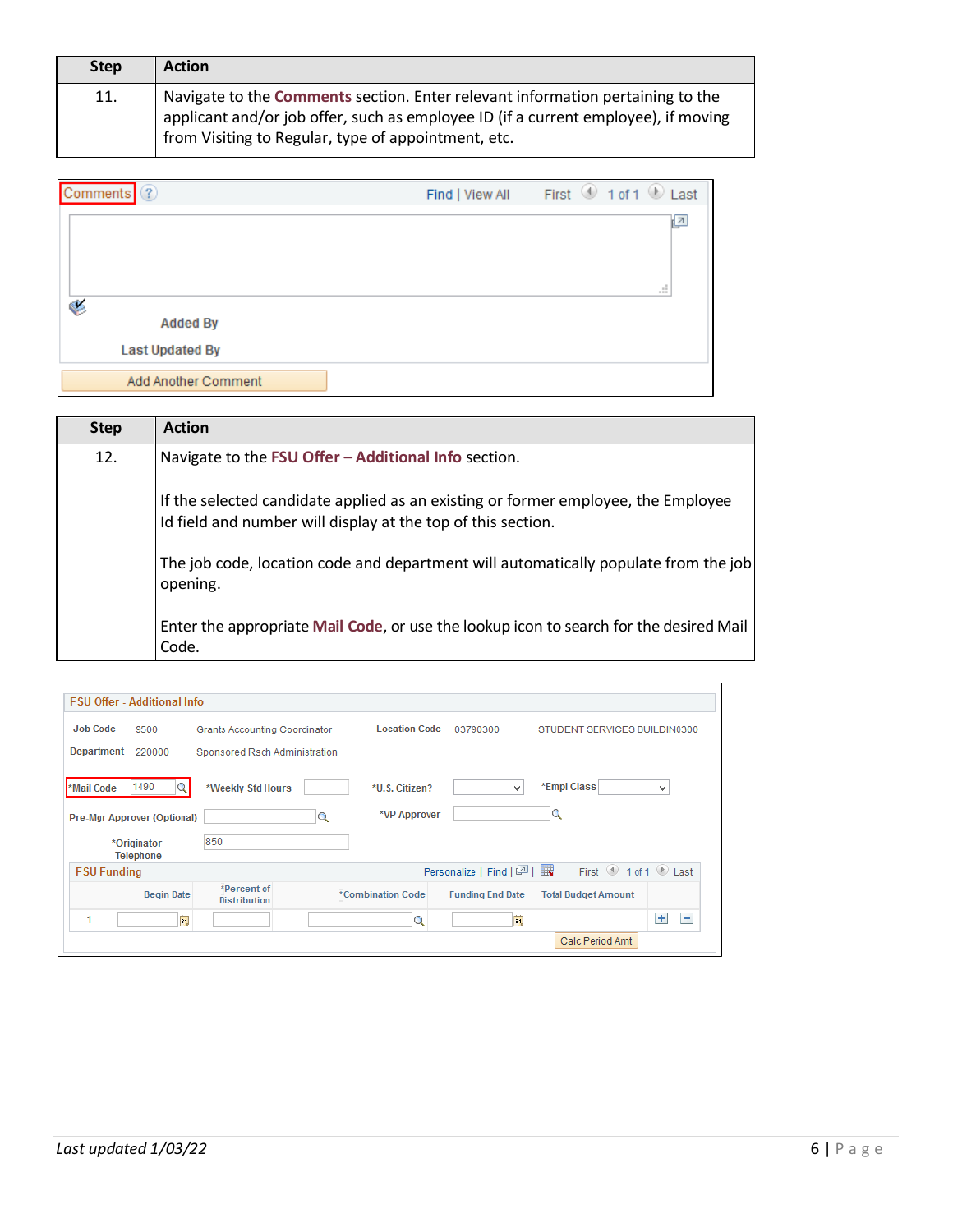| <b>Step</b> | <b>Action</b>                                        |
|-------------|------------------------------------------------------|
| 13.         | <sup>1</sup> Enter the appropriate Weekly Std Hours. |

| <b>FSU Offer - Additional Info</b>                     |                                                                                         |                      |                            |                              |  |  |  |
|--------------------------------------------------------|-----------------------------------------------------------------------------------------|----------------------|----------------------------|------------------------------|--|--|--|
| <b>Job Code</b><br>9500                                | <b>Grants Accounting Coordinator</b>                                                    | <b>Location Code</b> | 03790300                   | STUDENT SERVICES BUILDIN0300 |  |  |  |
| Department<br>220000                                   | Sponsored Rsch Administration                                                           |                      |                            |                              |  |  |  |
| 1490<br>*Mail Code<br>Q<br>Pre-Mgr Approver (Optional) | *Empl Class<br>40<br>*Weekly Std Hours<br>*U.S. Citizen?<br>v<br>v<br>*VP Approver<br>Q |                      |                            |                              |  |  |  |
| *Originator<br>Telephone                               | 850                                                                                     |                      |                            |                              |  |  |  |
| <b>FSU Funding</b>                                     |                                                                                         |                      | Personalize   Find   2   표 | First 1 of 1 D Last          |  |  |  |
| <b>Begin Date</b>                                      | *Percent of<br><b>Distribution</b>                                                      | *Combination Code    | <b>Funding End Date</b>    | <b>Total Budget Amount</b>   |  |  |  |
| ö                                                      |                                                                                         | Q                    | li)                        | $+$<br>۰                     |  |  |  |
|                                                        | Calc Period Amt                                                                         |                      |                            |                              |  |  |  |

| <b>Step</b> | <b>Action</b>                                                                                                                                                                                        |
|-------------|------------------------------------------------------------------------------------------------------------------------------------------------------------------------------------------------------|
| 14.         | Click the U.S. Citizen? dropdown list.<br>Select the appropriate U.S. Citizen status. If unsure, select "yes", as candidate will identify<br>citizenship status later during the Onboarding process. |

| <b>FSU Offer - Additional Info</b>                       |                                                                                                                  |                |                        |                     |  |  |
|----------------------------------------------------------|------------------------------------------------------------------------------------------------------------------|----------------|------------------------|---------------------|--|--|
| <b>Job Code</b><br>9500<br>Grants Accounting Coordinator | STUDENT SERVICES BUILDIN0300                                                                                     |                |                        |                     |  |  |
| <b>Department</b><br>220000                              | Sponsored Rsch Administration                                                                                    |                |                        |                     |  |  |
| 1490<br>*Mail Code<br>Q                                  | 40<br>*Weekly Std Hours                                                                                          | *U.S. Citizen? | $\checkmark$           | *Empl Class<br>v    |  |  |
| Pre-Mgr Approver (Optional)                              | Q                                                                                                                | *VP Approver   | No                     | Q                   |  |  |
| *Originator<br><b>Telephone</b>                          | 850/                                                                                                             |                | Yes                    |                     |  |  |
| <b>FSU Funding</b>                                       |                                                                                                                  |                | Personalize   Find   2 | First 1 of 1 2 Last |  |  |
| <b>Begin Date</b>                                        | *Percent of<br>*Combination Code<br><b>Funding End Date</b><br><b>Total Budget Amount</b><br><b>Distribution</b> |                |                        |                     |  |  |
| ö                                                        |                                                                                                                  | Q              | E                      | $+$<br>E            |  |  |
| Calc Period Amt                                          |                                                                                                                  |                |                        |                     |  |  |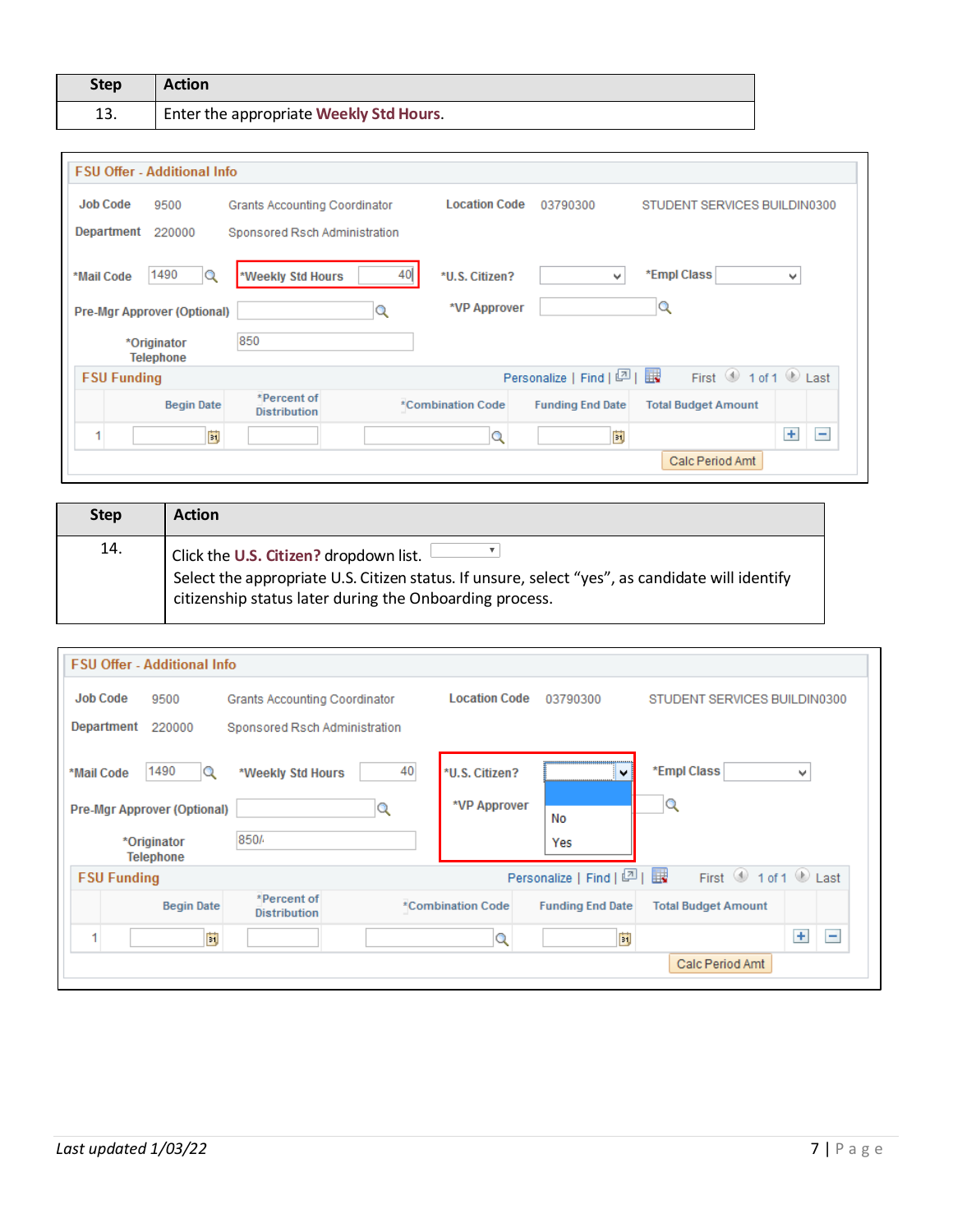| <b>Step</b> | <b>Action</b>                                                                                                                                                                                                         |
|-------------|-----------------------------------------------------------------------------------------------------------------------------------------------------------------------------------------------------------------------|
| 15.         | Select the appropriate Empl Class dropdown list item.                                                                                                                                                                 |
|             | Note: Unless appointing in Temporary or Emergency status, select "Probation" as the<br>Empl Class for USPS new hires and USPS internal hires who have not previously<br>served a probationary period in the job code. |

|                                                                                         | Emergency<br>Λ<br>$f1 \circ L2$<br>Find   View All    |
|-----------------------------------------------------------------------------------------|-------------------------------------------------------|
|                                                                                         | Emeritus                                              |
| <b>Business Unit FSU01</b>                                                              | Honorary<br><b>国 Save as Draft</b>                    |
| Offer Date 07/05/2018                                                                   | <b>ICA</b><br>Submit for Approval                     |
|                                                                                         | Joint Coll                                            |
|                                                                                         | <b>MCF</b>                                            |
| <b>Applicant Type External Applicant</b>                                                | <b>OPS</b>                                            |
|                                                                                         | <b>Add Revised Offer</b><br><b>PCF</b>                |
|                                                                                         | <b>nd</b> Delete Offer<br>Phone                       |
| Preferred Contact Not Specified                                                         | Bdit Offer<br>Post Doc                                |
|                                                                                         | Probation                                             |
| Offer Attachments ?                                                                     | Provision                                             |
| No attachments have been added to this offer.                                           | <b>RCF</b>                                            |
| Approval Attachments                                                                    | Regular                                               |
|                                                                                         | Research                                              |
| <b>FSU Offer - Additional Info</b>                                                      | Temporary                                             |
|                                                                                         | Trainee                                               |
| <b>Job Code</b><br><b>Location Code</b><br>9500<br><b>Grants Accounting Coordinator</b> | STUDENT SE V Lieu Adj<br>10300<br>03790300            |
| Department 220000<br>Sponsored Rsch Administration                                      | Visiting                                              |
|                                                                                         | Vsta Schlr<br>v                                       |
| 1490<br>40<br>*Mail Code<br>Q<br>*U.S. Citizen?<br>*Weekly Std Hours                    | *Empl Class<br>Yes<br>v<br>٧<br>                      |
| *VP Approver<br>Q<br>Pre-Mgr Approver (Optional)                                        | Q                                                     |
| 850<br>*Originator<br><b>Telephone</b>                                                  |                                                       |
| <b>FSU Funding</b>                                                                      | First 1 of 1 2 Last<br>Personalize   Find   四   眼     |
| *Percent of<br><b>Begin Date</b><br>*Combination Code<br><b>Distribution</b>            | <b>Funding End Date</b><br><b>Total Budget Amount</b> |
| Ħ<br>1<br>Q                                                                             | $+$<br>$\overline{ }$<br>間                            |
|                                                                                         | Calc Period Amt                                       |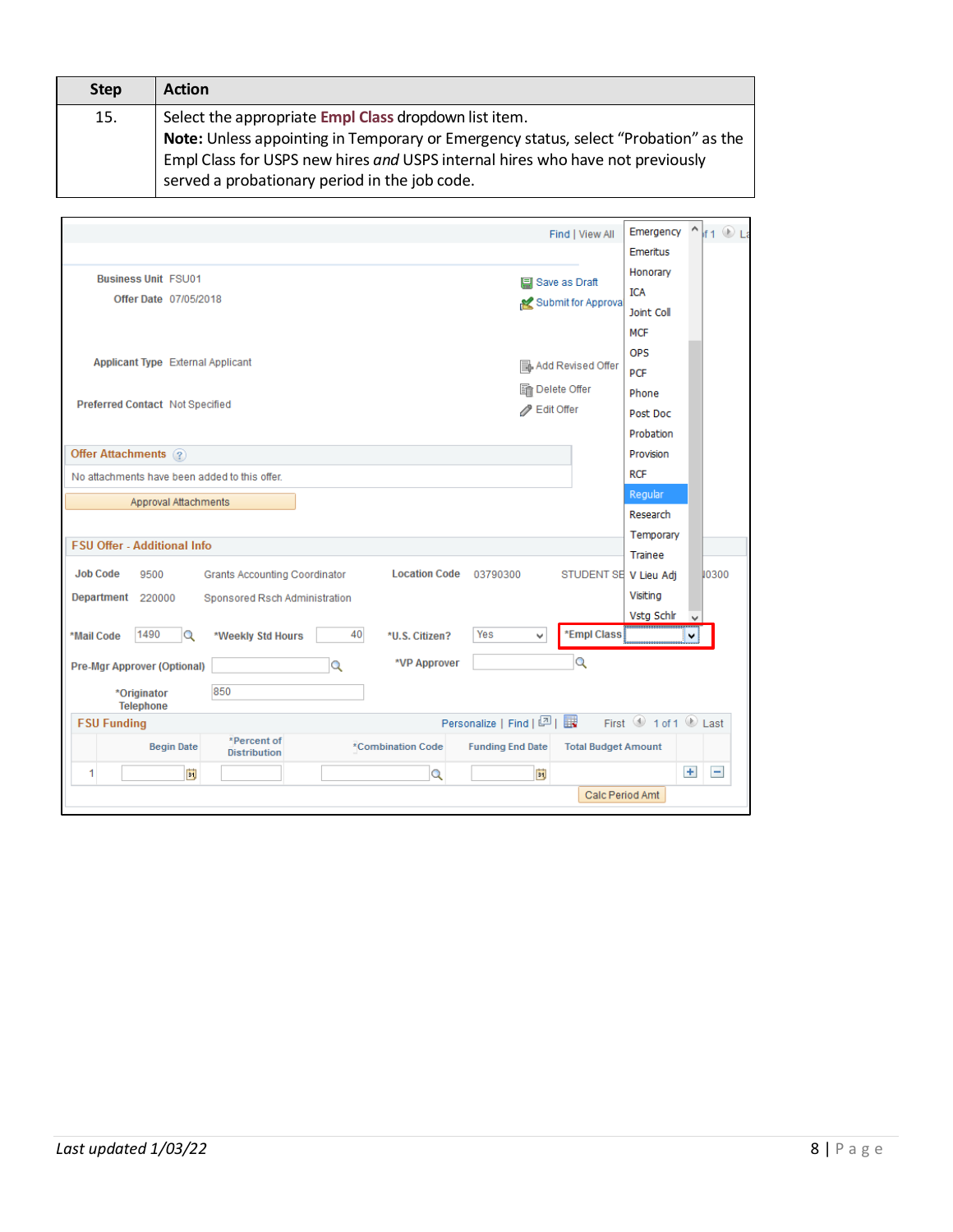| <b>Step</b> | <b>Action</b>                                                                                                             |
|-------------|---------------------------------------------------------------------------------------------------------------------------|
| 16.         | The Pre-Mgr Approver field is optional. Use the lookup button to search and select<br>for a Pre-Mgr Approver, if desired. |

|                    | <b>FSU Offer - Additional Info</b> |                                      |    |                      |                         |                              |          |
|--------------------|------------------------------------|--------------------------------------|----|----------------------|-------------------------|------------------------------|----------|
| <b>Job Code</b>    | 9500                               | <b>Grants Accounting Coordinator</b> |    | <b>Location Code</b> | 03790300                | STUDENT SERVICES BUILDIN0300 |          |
| Department         | 220000                             | Sponsored Rsch Administration        |    |                      |                         |                              |          |
| *Mail Code         | 1490<br>Q                          | *Weekly Std Hours                    | 40 | *U.S. Citizen?       | Yes<br>$\mathbf{v}$     | *Empl Class   Regular        | v        |
|                    | <b>Pre-Mgr Approver (Optional)</b> |                                      |    | *VP Approver         |                         | Q                            |          |
|                    | *Originator<br><b>Telephone</b>    | 850                                  |    |                      |                         |                              |          |
| <b>FSU Funding</b> |                                    |                                      |    |                      | Personalize   Find   2  | First 1 of 1 D Last          |          |
|                    | <b>Begin Date</b>                  | *Percent of<br><b>Distribution</b>   |    | *Combination Code    | <b>Funding End Date</b> | <b>Total Budget Amount</b>   |          |
|                    | ö                                  |                                      |    | Q                    | ËĴ                      |                              | $+$<br>÷ |
|                    |                                    |                                      |    |                      |                         | Calc Period Amt              |          |

| <b>Step</b> | <b>Action</b>                                                                                |
|-------------|----------------------------------------------------------------------------------------------|
| 17.         | Use the lookup button to search and select the appropriate VP Approver for your<br>Division. |

| <b>FSU Offer - Additional Info</b>                                                                                                    |                               |                      |                        |                                                                                                             |  |
|---------------------------------------------------------------------------------------------------------------------------------------|-------------------------------|----------------------|------------------------|-------------------------------------------------------------------------------------------------------------|--|
| <b>Job Code</b><br>9500                                                                                                               | Grants Accounting Coordinator | <b>Location Code</b> | 03790300               | STUDENT SERVICES BUILDIN0300                                                                                |  |
| Department<br>220000                                                                                                                  | Sponsored Rsch Administration |                      |                        |                                                                                                             |  |
| 1490<br>*Mail Code<br>Q                                                                                                               | 40.00<br>*Weekly Std Hours    | *U.S. Citizen?       | Yes<br>v               | *Empl Class   Regular<br>v                                                                                  |  |
| Pre-Mgr Approver (Optional)                                                                                                           | Q                             | *VP Approver         |                        | Q                                                                                                           |  |
| *Originator<br><b>Telephone</b>                                                                                                       | 850                           |                      |                        |                                                                                                             |  |
| <b>FSU Funding</b>                                                                                                                    |                               |                      | Personalize   Find   2 | First $\textcircled{\tiny{\textcircled{\tiny 1}}}$ 1 of 1 $\textcircled{\tiny{\textcircled{\tiny 1}}}$ Last |  |
| *Percent of<br>*Combination Code<br><b>Begin Date</b><br><b>Funding End Date</b><br><b>Total Budget Amount</b><br><b>Distribution</b> |                               |                      |                        |                                                                                                             |  |
| ü<br>1                                                                                                                                |                               | Q                    | ĖŲ                     | $+$<br>$\equiv$                                                                                             |  |
| Calc Period Amt                                                                                                                       |                               |                      |                        |                                                                                                             |  |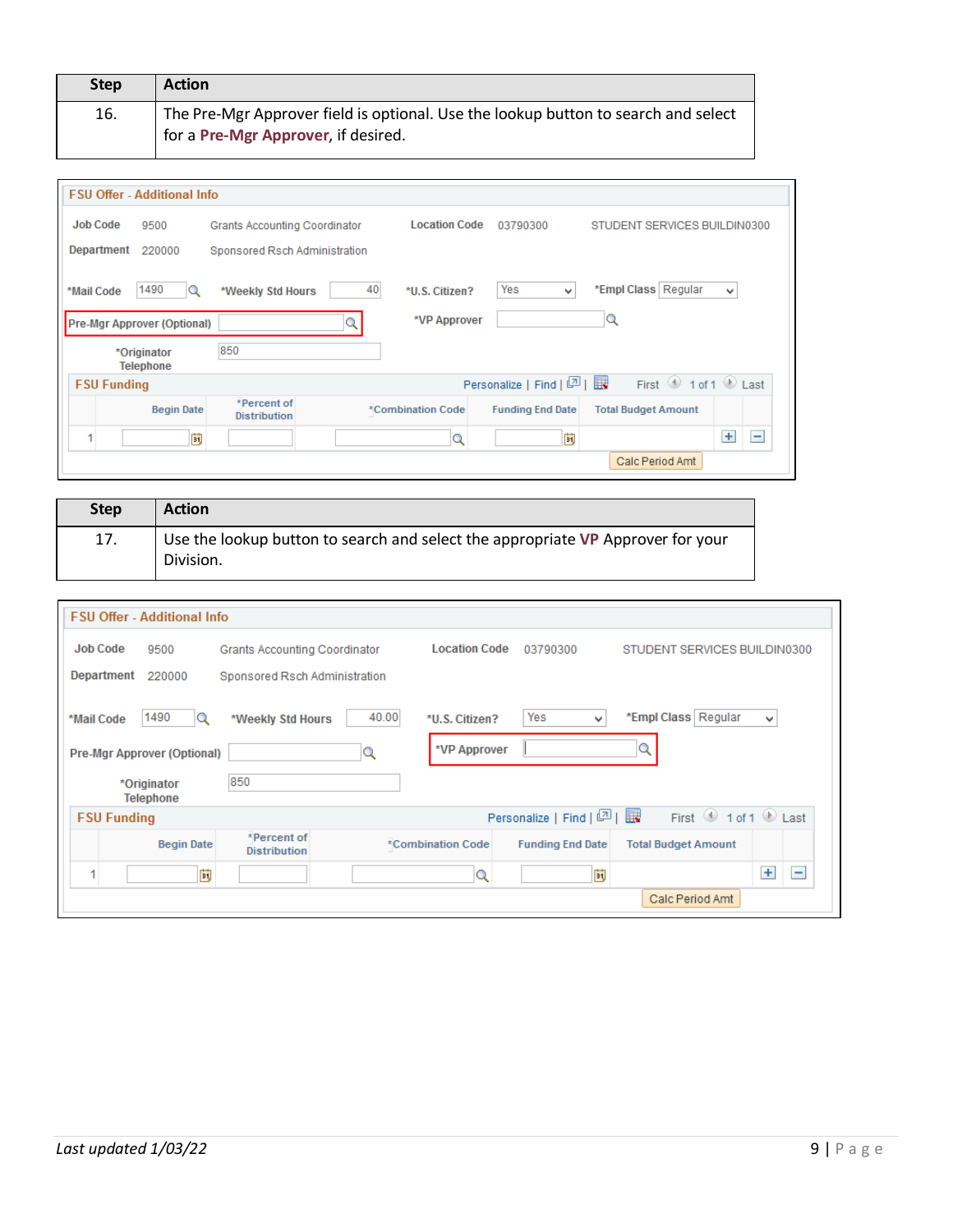| <b>Step</b> | <b>Action</b>                                                                                                                                                                                                          |
|-------------|------------------------------------------------------------------------------------------------------------------------------------------------------------------------------------------------------------------------|
| 18.         | Enter the Begin Date. Start dates should be 2 - 3 weeks out to allow time for approvals,<br>Smart Onboarding completion, and background check completion. Reference Payroll<br>Deadlines for Smart Onboarding Actions. |

| <b>FSU Offer - Additional Info</b>                                                                                                    |                               |                      |                            |                                         |  |  |
|---------------------------------------------------------------------------------------------------------------------------------------|-------------------------------|----------------------|----------------------------|-----------------------------------------|--|--|
| <b>Job Code</b><br>9500                                                                                                               | Grants Accounting Coordinator | <b>Location Code</b> | 03790300                   | STUDENT SERVICES BUILDIN0300            |  |  |
| Department<br>220000                                                                                                                  | Sponsored Rsch Administration |                      |                            |                                         |  |  |
| 1490<br>*Mail Code<br>Q                                                                                                               | 40.00<br>*Weekly Std Hours    | *U.S. Citizen?       | Yes<br>v                   | *Empl Class   Regular<br>٧              |  |  |
| Pre-Mgr Approver (Optional)                                                                                                           |                               | *VP Approver         |                            | $\mathbf Q$                             |  |  |
| *Originator<br><b>Telephone</b>                                                                                                       | 850                           |                      |                            |                                         |  |  |
| <b>FSU Funding</b>                                                                                                                    |                               |                      | Personalize   Find   2   표 | First $\bigcirc$ 1 of 1 $\bigcirc$ Last |  |  |
| *Percent of<br><b>Begin Date</b><br>*Combination Code<br><b>Funding End Date</b><br><b>Total Budget Amount</b><br><b>Distribution</b> |                               |                      |                            |                                         |  |  |
| 07/13/2018   前                                                                                                                        |                               | Q                    | 閩                          | $+$<br>$\equiv$                         |  |  |
| Calc Period Amt                                                                                                                       |                               |                      |                            |                                         |  |  |

| <b>Step</b> | <b>Action</b>                                                                                                                                                             |
|-------------|---------------------------------------------------------------------------------------------------------------------------------------------------------------------------|
| 19.         | Enter the appropriate information into the Percent of Distribution field. If the                                                                                          |
|             | position is funded by multiple funding sources, click the plus sign to add<br>additional funding information. Note: The total Percent of Distribution must equal<br>100%. |

|                                                        | <b>FSU Offer - Additional Info</b>   |                                |                         |                                         |            |  |  |
|--------------------------------------------------------|--------------------------------------|--------------------------------|-------------------------|-----------------------------------------|------------|--|--|
| <b>Job Code</b><br>9500                                | <b>Grants Accounting Coordinator</b> | <b>Location Code</b>           | 03790300                | STUDENT SERVICES BUILDIN0300            |            |  |  |
| Department<br>220000                                   | Sponsored Rsch Administration        |                                |                         |                                         |            |  |  |
| 1490<br>*Mail Code<br>Q<br>Pre-Mgr Approver (Optional) | 40.00<br>*Weekly Std Hours           | *U.S. Citizen?<br>*VP Approver | Yes<br>v                | *Empl Class   Regular<br>Q              | ٧          |  |  |
| *Originator<br><b>Telephone</b>                        | 850                                  |                                |                         |                                         |            |  |  |
| <b>FSU Funding</b>                                     |                                      |                                | Personalize   Find   2  | First $\bigcirc$ 1 of 1 $\bigcirc$ Last |            |  |  |
| <b>Begin Date</b>                                      | *Percent of<br><b>Distribution</b>   | *Combination Code              | <b>Funding End Date</b> | <b>Total Budget Amount</b>              |            |  |  |
| ÞJ<br>07/13/2018                                       | 100                                  | Q                              | E)                      |                                         | $\pm$<br>E |  |  |
|                                                        |                                      |                                |                         | Calc Period Amt                         |            |  |  |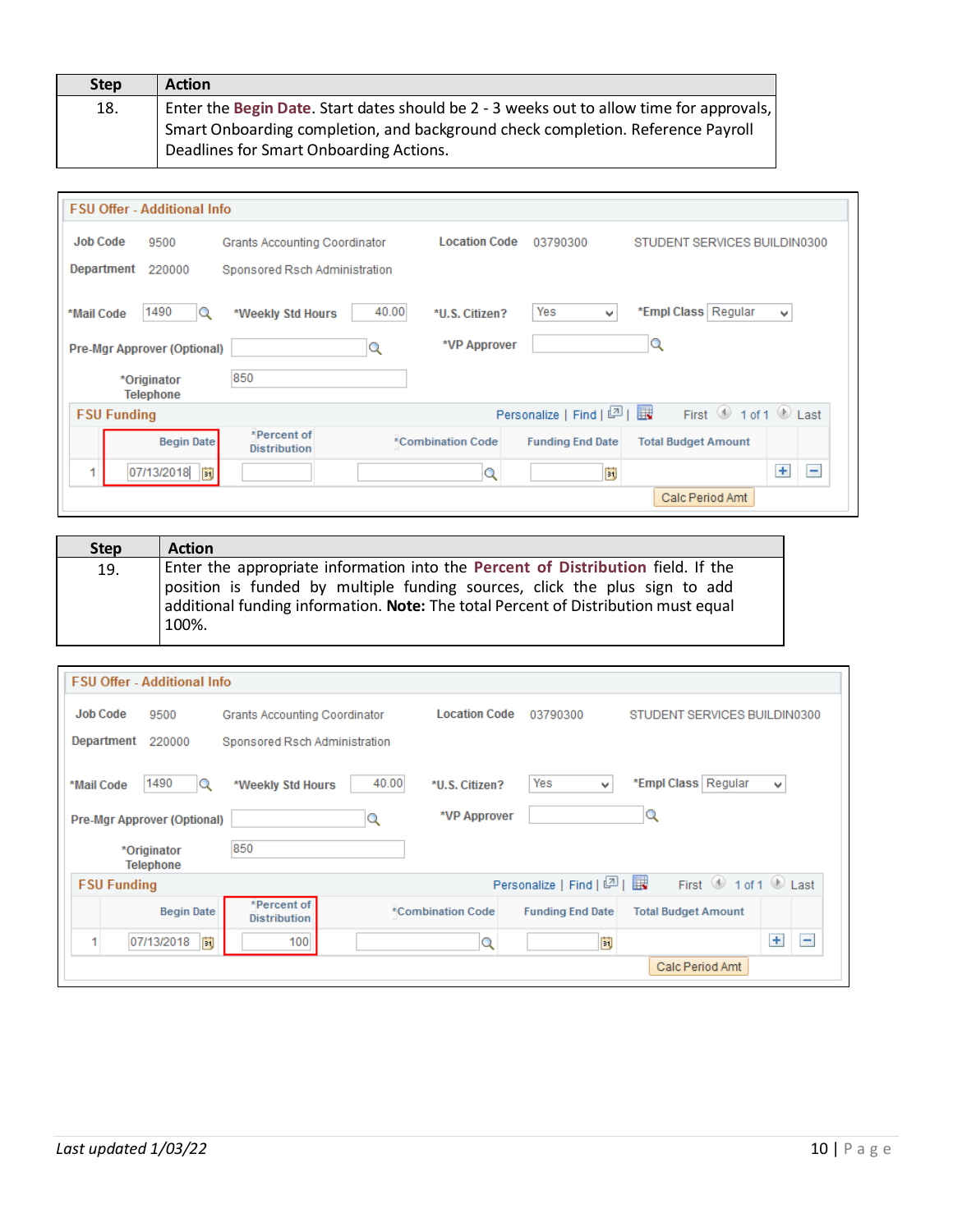| <b>Step</b> | <b>Action</b>                                                                                                                                                      |
|-------------|--------------------------------------------------------------------------------------------------------------------------------------------------------------------|
| 20.         | Enter the appropriate funding Combo Code or use the lookup icon to search for the<br>desired funding Combo Code. Salaried job offers must have an "S" in the code. |

| Job Code   | 9500                        | Grants Accounting Coordinator      |       | <b>Location Code</b> | 03790300                   | STUDENT SERVICES BUILDIN0300 |                 |
|------------|-----------------------------|------------------------------------|-------|----------------------|----------------------------|------------------------------|-----------------|
| Department | 220000                      | Sponsored Rsch Administration      |       |                      |                            |                              |                 |
| *Mail Code | 1490<br>Q                   | *Weekly Std Hours                  | 40.00 | *U.S. Citizen?       | <b>Yes</b><br>$\checkmark$ | *Empl Class Regular          | v               |
|            | Pre-Mgr Approver (Optional) |                                    | Q     | *VP Approver         |                            | Q                            |                 |
|            | *Originator<br>Telephone    | 850                                |       |                      |                            |                              |                 |
|            | <b>FSU Funding</b>          |                                    |       |                      | Personalize   Find   2     | First 1 of 1 2 Last          |                 |
|            | <b>Begin Date</b>           | *Percent of<br><b>Distribution</b> |       | *Combination Code    | <b>Funding End Date</b>    | <b>Total Budget Amount</b>   |                 |
|            | 07/13/2018<br>31,           | 100,000                            |       | $\mathcal{Q}$        | $\overline{\mathbf{31}}$   |                              | $+$<br>$\equiv$ |
|            |                             |                                    |       |                      |                            |                              |                 |

| <b>Step</b> | <b>Action</b>                                                                              |
|-------------|--------------------------------------------------------------------------------------------|
| 21.         | Enter the appropriate Funding End Date.                                                    |
|             | The funding end date of "01/01/9999" may be used for E&G funded appointments. A            |
|             | specific funding end date must be included on job offers that are Time-Limited, soft money |
|             | funded, appointments with temporary statuses, etc.                                         |

| Job Code<br>9500                                 | Grants Accounting Coordinator      |       | <b>Location Code</b> | 03790300                | STUDENT SERVICES BUILDIN0300 |              |
|--------------------------------------------------|------------------------------------|-------|----------------------|-------------------------|------------------------------|--------------|
| Department<br>220000                             | Sponsored Rsch Administration      |       |                      |                         |                              |              |
| 1490<br>*Mail Code<br>Q                          | *Weekly Std Hours                  | 40.00 | *U.S. Citizen?       | Yes<br>v                | *Empl Class Regular          | $\checkmark$ |
|                                                  |                                    |       |                      |                         |                              |              |
|                                                  |                                    |       | *VP Approver         |                         | $\alpha$                     |              |
| *Originator<br><b>Telephone</b>                  | 850                                |       |                      |                         |                              |              |
| <b>FSU Funding</b>                               |                                    |       |                      | Personalize   Find   2  | First 1 of 1 Last            |              |
| Pre-Mgr Approver (Optional)<br><b>Begin Date</b> | *Percent of<br><b>Distribution</b> |       | *Combination Code    | <b>Funding End Date</b> | <b>Total Budget Amount</b>   |              |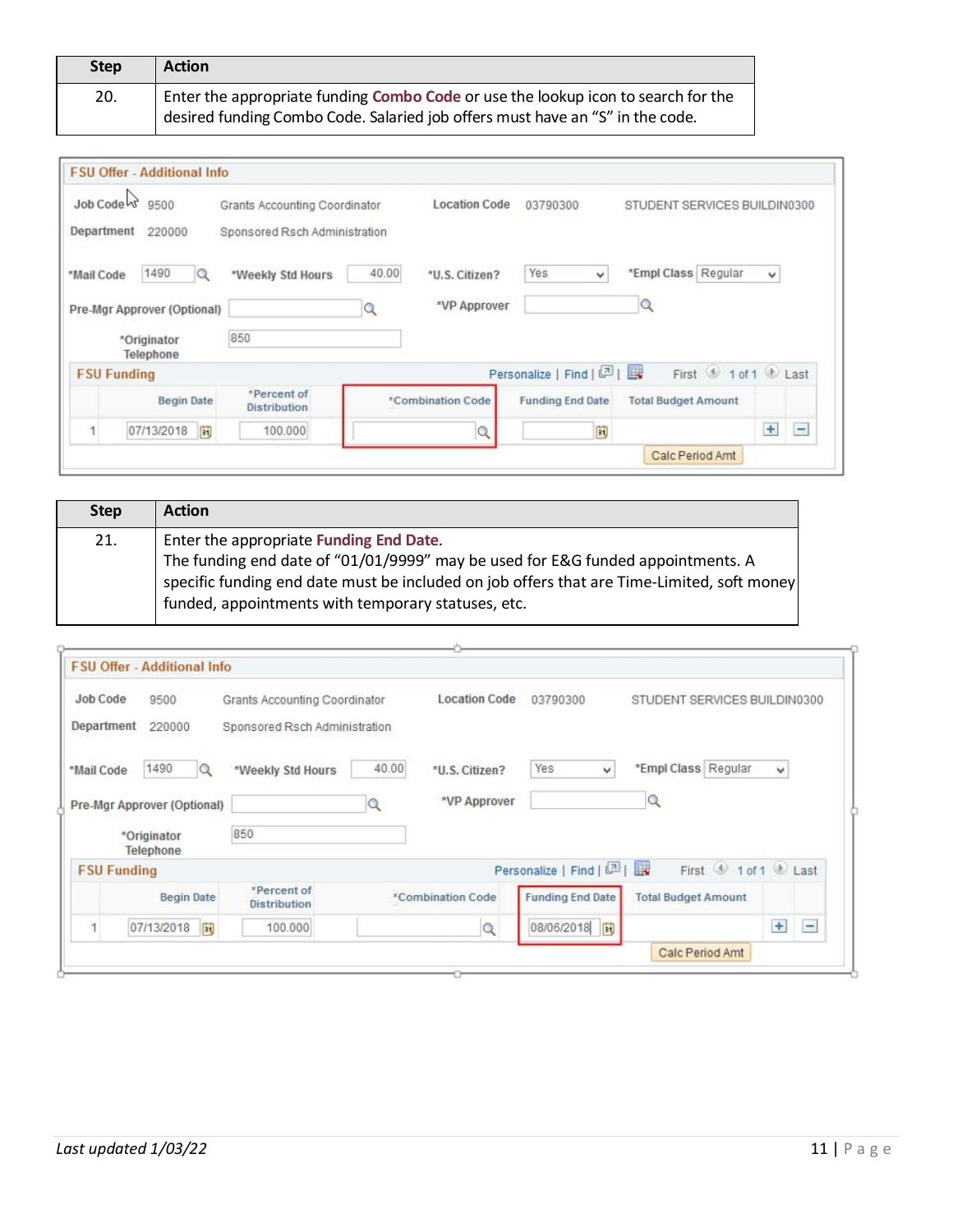| <b>Step</b> | <b>Action</b>                                                          |
|-------------|------------------------------------------------------------------------|
| 22.         | Click the Calc Period Amt button to calculate the Total Budget Amount. |
|             | Calc Period Amt                                                        |

| Job Code           | 9500                          | Grants Accounting Coordinator      |       | <b>Location Code</b> | 03790300                | STUDENT SERVICES BUILDIN0300 |        |
|--------------------|-------------------------------|------------------------------------|-------|----------------------|-------------------------|------------------------------|--------|
| Department         | 220000                        | Sponsored Rsch Administration      |       |                      |                         |                              |        |
| *Mail Code         | 1490                          | *Weekly Std Hours                  | 40.00 | *U.S. Citizen?       | Yes<br>v                | *Empl Class Regular          | ٧      |
|                    | Pre-Mgr Approver (Optional)   |                                    |       | *VP Approver         |                         | $\alpha$                     |        |
|                    | *Originator                   | 850                                |       |                      |                         |                              |        |
|                    | Telephone                     |                                    |       |                      |                         |                              |        |
| <b>FSU Funding</b> |                               |                                    |       |                      | Personalize   Find   2  | First 1 of 1 Last            |        |
|                    | <b>Begin Date</b>             | *Percent of<br><b>Distribution</b> |       | *Combination Code    | <b>Funding End Date</b> | <b>Total Budget Amount</b>   |        |
|                    | $\overline{30}$<br>07/13/2018 | 100,000                            |       | Q                    | E<br>08/06/2018         | \$2,996.168582               | Ŧ<br>Ξ |

| <b>Step</b> | <b>Action</b>                                                                                                                                                                                                          |
|-------------|------------------------------------------------------------------------------------------------------------------------------------------------------------------------------------------------------------------------|
| 23.         | If a Salary/Appointment Explanation Form is required for the offer, click Save as Draft ><br>Edit Offer > Approval Attachments to locate and attach the endorsed document. Do<br>this before submitting the job offer. |

### Offer Attachments  $\circled?$

No attachments have been added to this offer.

Approval Attachments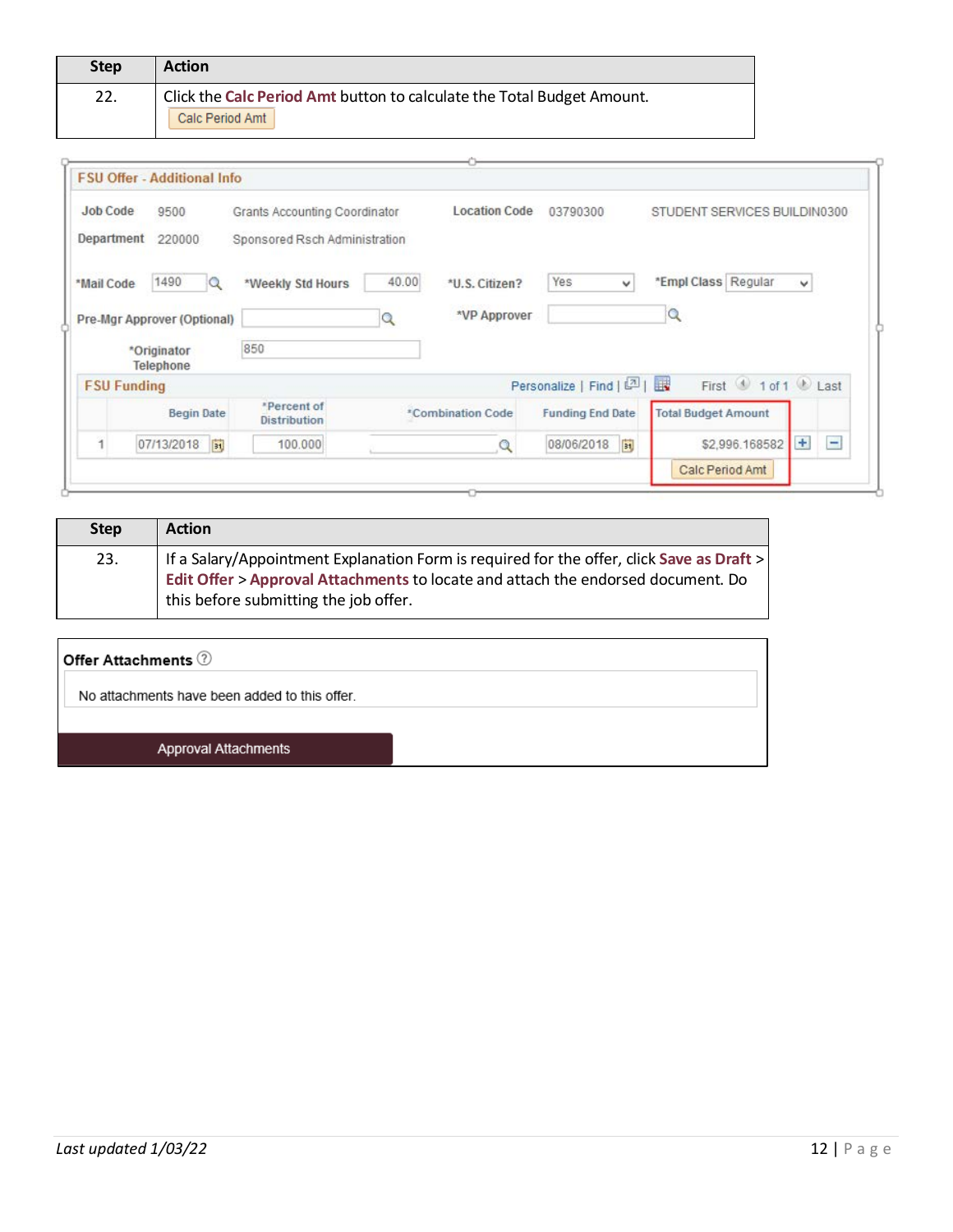|                                                                                                                                                                      | く Manage Job Opening     |  |                                     |                                      |  |  |  |  |
|----------------------------------------------------------------------------------------------------------------------------------------------------------------------|--------------------------|--|-------------------------------------|--------------------------------------|--|--|--|--|
|                                                                                                                                                                      | Prepare Job Offer        |  |                                     |                                      |  |  |  |  |
|                                                                                                                                                                      | Return   Recruiting Home |  |                                     |                                      |  |  |  |  |
| Posting Title SRA Accounting Coordinator I<br>Job Opening Status 010 Open<br><b>Job Title Grants Accounting Coordinator</b><br><b>Applicant Name Testing Testing</b> |                          |  |                                     |                                      |  |  |  |  |
| Offer Details (?)                                                                                                                                                    |                          |  |                                     |                                      |  |  |  |  |
| <b>Offer Details</b>                                                                                                                                                 | <b>Background Check</b>  |  | Outside Recruiting                  |                                      |  |  |  |  |
|                                                                                                                                                                      | Job Opening 43667        |  |                                     | <b>SRA Accounting Coordinator I</b>  |  |  |  |  |
|                                                                                                                                                                      | Position Number 00062308 |  | <b>SRA Accounting Coordinator I</b> |                                      |  |  |  |  |
|                                                                                                                                                                      | Job Code 9500            |  |                                     | <b>Grants Accounting Coordinator</b> |  |  |  |  |
|                                                                                                                                                                      | <b>Recruiter</b>         |  |                                     |                                      |  |  |  |  |
|                                                                                                                                                                      |                          |  | Status 006 Pending Approval         |                                      |  |  |  |  |
|                                                                                                                                                                      | Reason                   |  | v                                   |                                      |  |  |  |  |
|                                                                                                                                                                      | <b>Created By</b>        |  |                                     |                                      |  |  |  |  |

| <b>Step</b> | <b>Action</b>                                                                                                     |
|-------------|-------------------------------------------------------------------------------------------------------------------|
| 25.         | Enter a Description of Duties for the appointment, or state "Refer to Job Opening.".<br>Enter comments as needed. |

| <b>Manage Job Opening</b>                                                                                                                                     |                                                   |                                                                                                                                       |
|---------------------------------------------------------------------------------------------------------------------------------------------------------------|---------------------------------------------------|---------------------------------------------------------------------------------------------------------------------------------------|
| Prepare Job Offer                                                                                                                                             |                                                   |                                                                                                                                       |
| Return   Recruiting Home                                                                                                                                      |                                                   |                                                                                                                                       |
| Posting Title SRA Accounting Coordinator I<br>Job Opening Status 010 Open<br>Job Title Grants Accounting Coordinator<br><b>Applicant Name Testing Testing</b> |                                                   | Job Opening ID 43667<br><b>Business Unit FSU Business Unit</b><br>Position Number SRA Accounting Coordinator I<br>Applicant ID 632498 |
| Offer Details (?)                                                                                                                                             |                                                   |                                                                                                                                       |
| <b>Background Check</b><br><b>Outside Recruiting</b><br><b>Offer Details</b>                                                                                  |                                                   |                                                                                                                                       |
| <b>Level of Background Check Required:</b>                                                                                                                    | BG01, Standard Criminal History Background Check. |                                                                                                                                       |
| <b>Budget Manager</b>                                                                                                                                         | <b>Purchase Order#</b>                            |                                                                                                                                       |
| <b>Budget Manager Email</b>                                                                                                                                   | Line#                                             |                                                                                                                                       |
| <b>Description of Duties/Comments</b>                                                                                                                         |                                                   |                                                                                                                                       |
|                                                                                                                                                               |                                                   |                                                                                                                                       |
|                                                                                                                                                               |                                                   |                                                                                                                                       |
|                                                                                                                                                               |                                                   |                                                                                                                                       |
|                                                                                                                                                               |                                                   |                                                                                                                                       |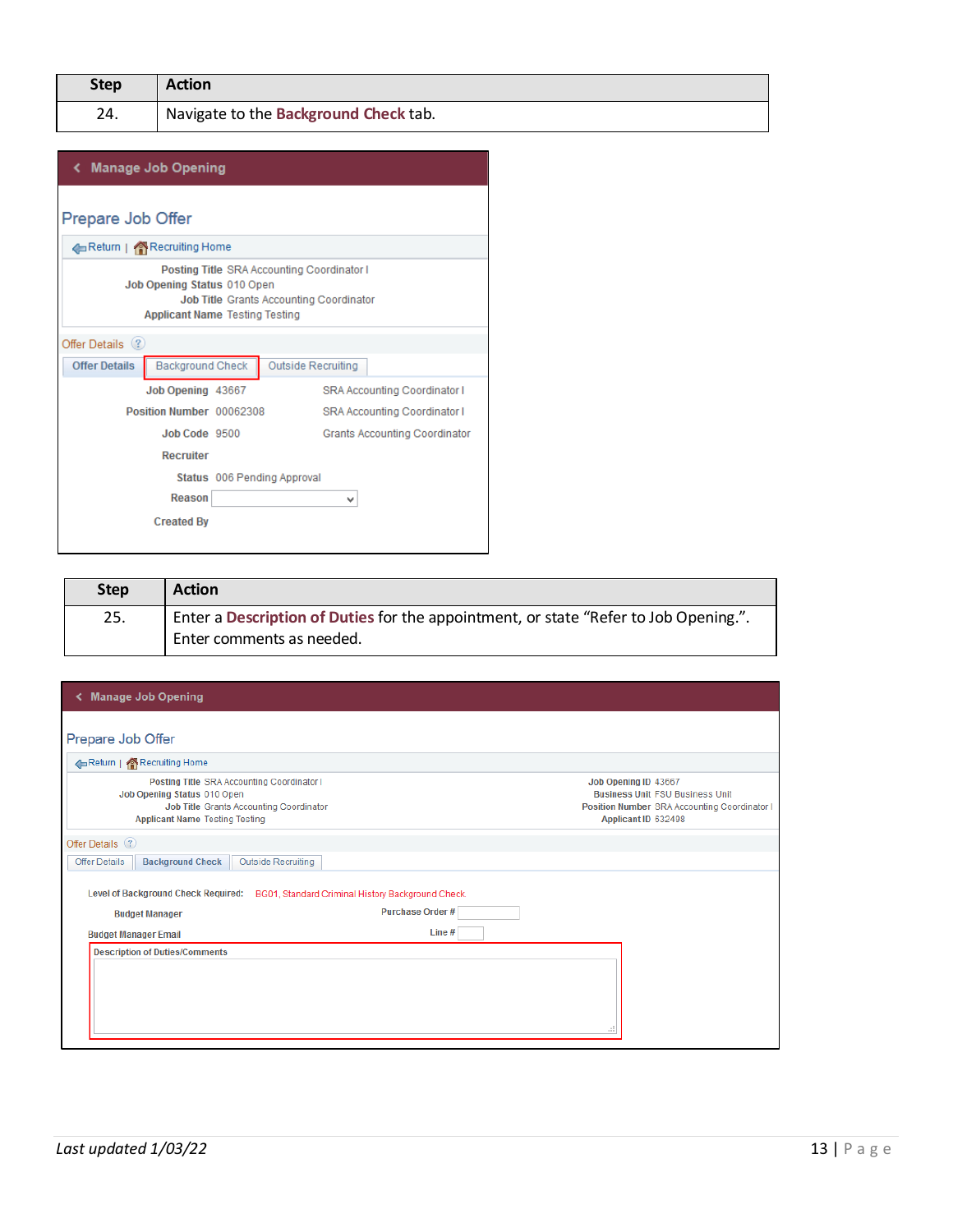| <b>Step</b> | <b>Action</b>                                                                                                                                                                                                                                               |
|-------------|-------------------------------------------------------------------------------------------------------------------------------------------------------------------------------------------------------------------------------------------------------------|
| 26.         | Confirm the Budget Manager and Budget Manager Email is displaying correctly. Enter<br>or look up a valid Purchase Order # or enter a valid Foundation Fund # to pay for the<br>background check. The Line # will generate based on purchase order selected. |
|             | Note: The appropriate Level of Background Check Required will automatically populate<br>from the Job Opening.                                                                                                                                               |

| Offer Details (?)                             |                         |                           | じ                                                                                               |             |   |
|-----------------------------------------------|-------------------------|---------------------------|-------------------------------------------------------------------------------------------------|-------------|---|
| <b>Offer Details</b>                          | <b>Background Check</b> | <b>Outside Recruiting</b> |                                                                                                 |             |   |
| <b>Level of Background Check</b><br>Required: |                         |                           | BG01, Standard Criminal History Background Check.<br><b>Background Check Funding (Required)</b> |             |   |
| <b>Budget Manager</b>                         |                         |                           | Purchase Order #                                                                                | Q<br>Line # | Q |
| <b>Budget Manager Email</b>                   |                         |                           | Foundation Fund #                                                                               |             |   |
| <b>Description of Duties/Comments</b>         |                         |                           |                                                                                                 |             |   |
|                                               |                         |                           |                                                                                                 |             |   |
|                                               |                         |                           |                                                                                                 |             |   |

| <b>Step</b> | <b>Action</b>                           |
|-------------|-----------------------------------------|
| 27.         | Navigate to the Outside Recruiting tab. |

| ← Manage Job Opening                                                                                                                                                 |
|----------------------------------------------------------------------------------------------------------------------------------------------------------------------|
| Prepare Job Offer                                                                                                                                                    |
| Return   Recruiting Home                                                                                                                                             |
| Posting Title SRA Accounting Coordinator I<br>Job Opening Status 010 Open<br><b>Job Title Grants Accounting Coordinator</b><br><b>Applicant Name Testing Testing</b> |
| Offer Details (?)                                                                                                                                                    |
| <b>Offer Details</b><br><b>Background Check</b><br>Outside Recruiting                                                                                                |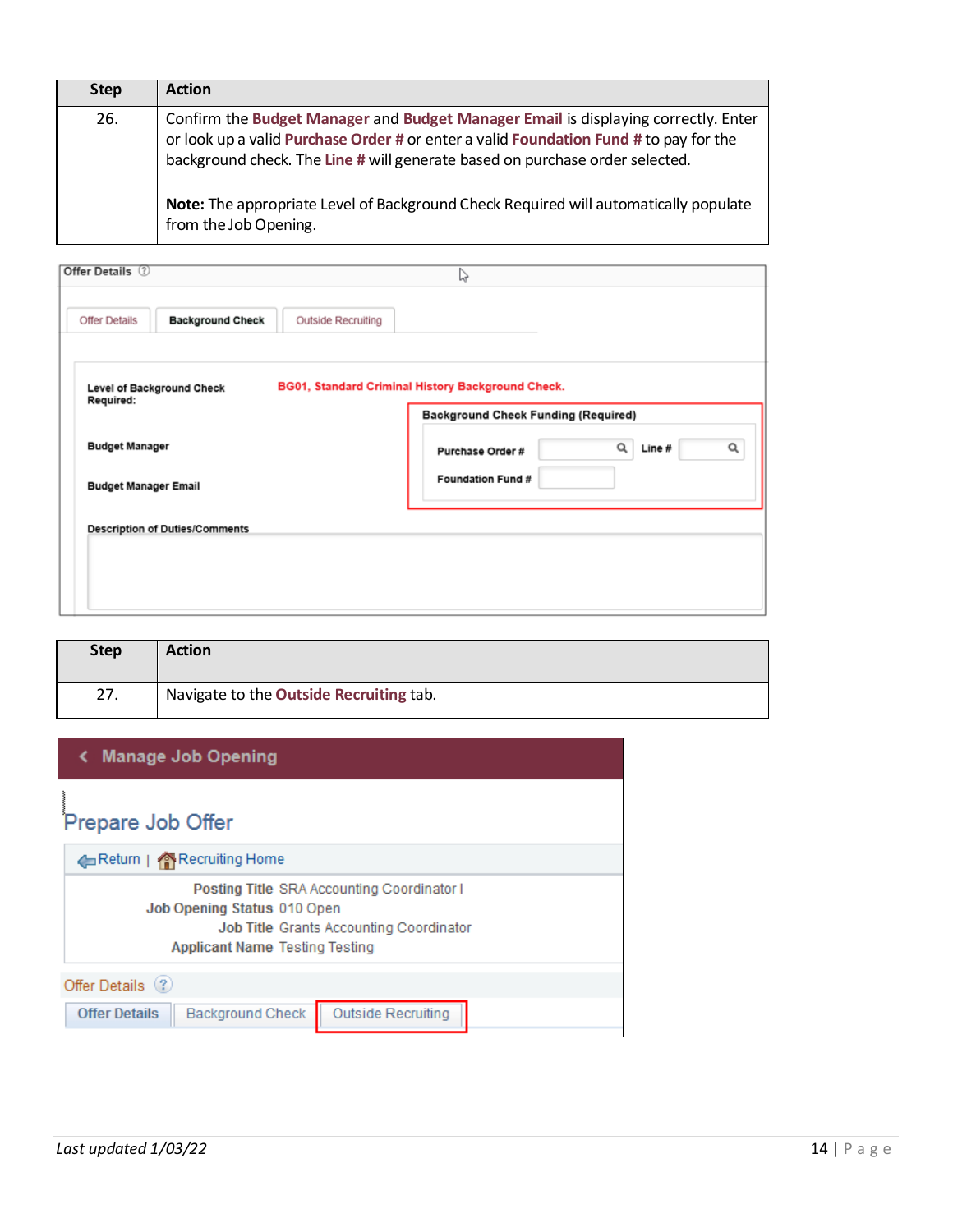| <b>Step</b> | <b>Action</b>                                                                  |
|-------------|--------------------------------------------------------------------------------|
| 28.         | You will be prompted to answer two main questions:                             |
|             | 1. Was the vacancy/position advertised outside of OMNI?                        |
|             | i. If yes, you must list the external advertising sources in the box and       |
|             | keep a copy of those ads in department's recruitment records.                  |
|             | 2. For salaried positions, were applications, CVs, or resumes received outside |
|             | of OMNI?                                                                       |
|             | i. If yes, EEO solicitation must be completed, and an Applicant Flow           |
|             | Log uploaded to the Activities & Attachments tab of the job                    |
|             | opening.                                                                       |

| Offer Details  | Background Check                                                                        | <b>Outside Recruiting</b> |                                                                                                                          |  |  |
|----------------|-----------------------------------------------------------------------------------------|---------------------------|--------------------------------------------------------------------------------------------------------------------------|--|--|
| N <sub>O</sub> | 1. Was the vacancy/position advertised outside of OMNI?                                 |                           |                                                                                                                          |  |  |
|                | If Yes, what were the external advertisement sources?                                   |                           |                                                                                                                          |  |  |
|                | 254 characters remaining<br>If Yes, the department must retain a copy in their records. |                           |                                                                                                                          |  |  |
| <b>NO</b>      |                                                                                         |                           | 2. For salaried positions, were applications, CV's, or resumes received outside of OMNI?                                 |  |  |
|                | & Attachments tab of the job opening in OMNI.                                           |                           | If Yes, ensure EEO solicitation has been completed and upload an Applicant Flow Log for all candidates on the Activities |  |  |

| <b>Step</b> | <b>Action</b>                                                                       |
|-------------|-------------------------------------------------------------------------------------|
| 29.         | Click the Save as Draft button to save for later, or the Submit for Approval button |
|             | to submit the job offer.                                                            |

| < Manage Job Opening                                                                                                                                                                                                                                                                                    |                                                                                                                                       |                                                           |                 |
|---------------------------------------------------------------------------------------------------------------------------------------------------------------------------------------------------------------------------------------------------------------------------------------------------------|---------------------------------------------------------------------------------------------------------------------------------------|-----------------------------------------------------------|-----------------|
| Prepare Job Offer                                                                                                                                                                                                                                                                                       |                                                                                                                                       |                                                           |                 |
| Return   Recruiting Home                                                                                                                                                                                                                                                                                |                                                                                                                                       |                                                           | Personalize     |
| Posting Title SRA Accounting Coordinator I<br>Job Opening Status 010 Open<br><b>Job Title Grants Accounting Coordinator</b><br><b>Applicant Name Testing Testing</b>                                                                                                                                    | Job Opening ID 43667<br><b>Business Unit FSU Business Unit</b><br>Position Number SRA Accounting Coordinator I<br>Applicant ID 632498 |                                                           |                 |
| Offer Details 2                                                                                                                                                                                                                                                                                         |                                                                                                                                       |                                                           | Find   View All |
| <b>Outside Recruiting</b><br><b>Background Check</b><br><b>Offer Details</b>                                                                                                                                                                                                                            |                                                                                                                                       |                                                           |                 |
| 1. Was the vacancy/position advertised outside of OMNI?<br>N <sub>O</sub><br>$\checkmark$<br>If Yes, what were the external advertisement sources?                                                                                                                                                      |                                                                                                                                       | <b>国</b> Save as Draft<br>Submit for Approval             |                 |
| 254 characters remaining<br>If Yes, the department must retain a copy in their records.                                                                                                                                                                                                                 |                                                                                                                                       | Add Revised Offer<br><b>Sm</b> Delete Offer<br>Bdit Offer |                 |
| 2. For salaried positions, were applications, CV's, or resumes received outside of OMNI?<br>N <sub>O</sub><br>$\checkmark$<br>If Yes, ensure EEO solicitation has been completed and upload an Applicant Flow Log for all candidates on the Activities<br>& Attachments tab of the job opening in OMNI. |                                                                                                                                       |                                                           |                 |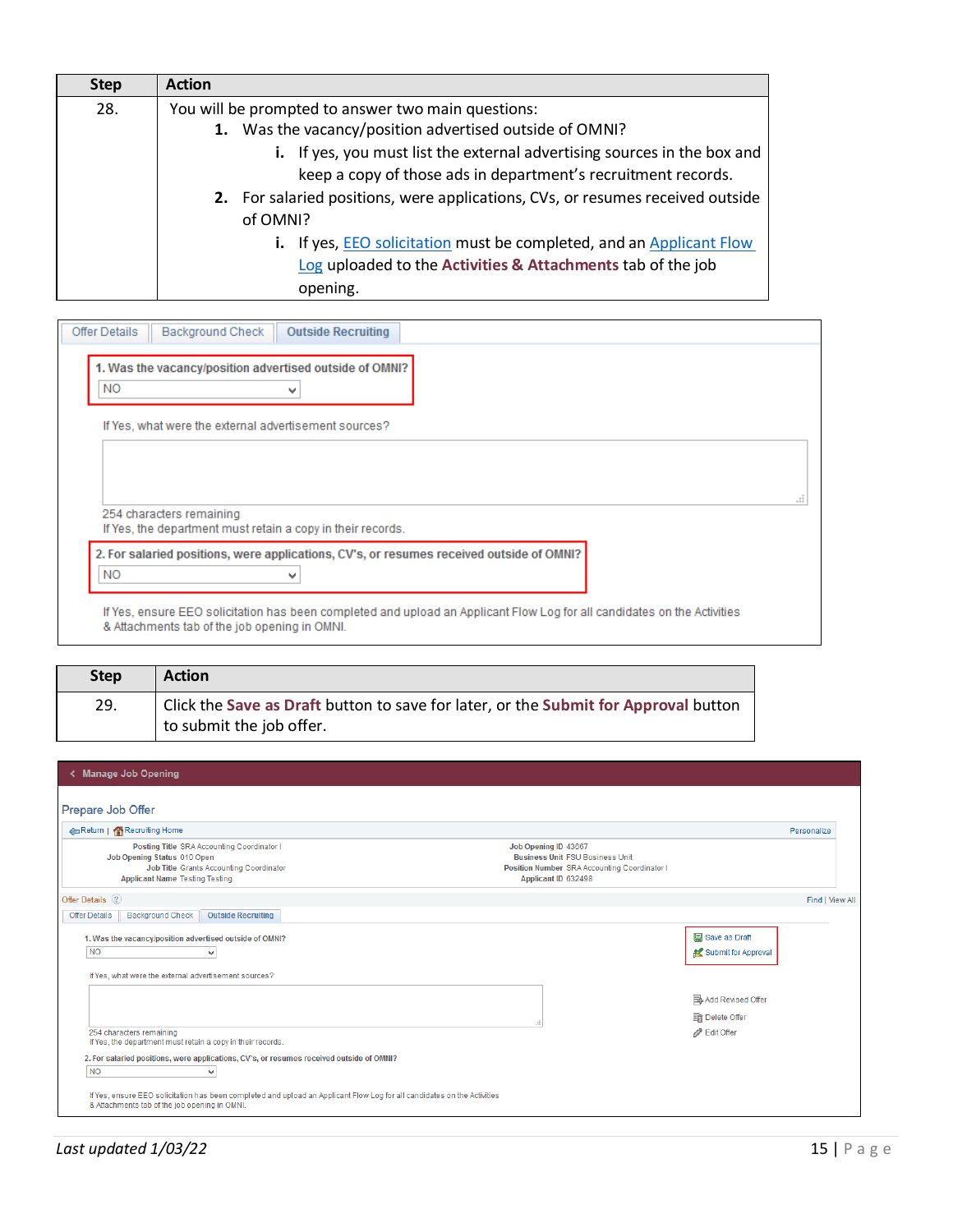| <b>Step</b> | <b>Action</b>                                                                                   |
|-------------|-------------------------------------------------------------------------------------------------|
| 30.         | After you have submitted the job offer, a confirmation message pops up.<br>Click the OK button. |
| Message     |                                                                                                 |

|    |  | You have successfully submitted Testing Testing's job offer. (0,0) |  |
|----|--|--------------------------------------------------------------------|--|
| ∩ĸ |  |                                                                    |  |

| <b>Step</b> | <b>Action</b>                                                                                                                                                                                                                                                                                                                                                                                                                                               |
|-------------|-------------------------------------------------------------------------------------------------------------------------------------------------------------------------------------------------------------------------------------------------------------------------------------------------------------------------------------------------------------------------------------------------------------------------------------------------------------|
| 31.         | Navigate to the Approvals tab to review the status of the job offer in the workflow.                                                                                                                                                                                                                                                                                                                                                                        |
|             | To insert an additional approver, click the plus sign at the desired point, ensuring that<br>the HR Final Approver is listed last.                                                                                                                                                                                                                                                                                                                          |
|             | Next Steps: Once the job offer is final approved, your HR Recruiter will launch the<br>Smart Onboarding invitation to the candidate. The candidate will receive an email<br>with the appropriate link to complete the Onboarding process. (If an Employee Id<br>pulled into the FSU Offer - Additional Info section as described above, the candidate<br>will utilize their FSU credentials to log in and complete the required Smart Onboarding<br>steps.) |
|             | The job offer initiator and Department Representative will also receive an email<br>indicating that onboarding has been launched, what type of package the candidate will<br>be completing, and tips for success.                                                                                                                                                                                                                                           |

| <b>An Return   Recruiting Home</b>                                                                                                                     |                              |                                                                 |     |                                                         |     |                                                                                                                                |                | Personalize     |
|--------------------------------------------------------------------------------------------------------------------------------------------------------|------------------------------|-----------------------------------------------------------------|-----|---------------------------------------------------------|-----|--------------------------------------------------------------------------------------------------------------------------------|----------------|-----------------|
| Posting Title SRA Accounting Coordinator I<br>Job Opening Status 010 Open<br>Job Title Grants Accounting Coordinator<br>Applicant Name Testing Testing |                              |                                                                 |     |                                                         |     | Job Opening ID 43667<br>Business Unit FSU Business Unit<br>Position Number SRA Accounting Coordinator I<br>Applicant ID 632498 |                |                 |
| Offer Details (2)                                                                                                                                      |                              |                                                                 |     |                                                         |     |                                                                                                                                |                | Find I View All |
| Background Check<br>Offer Details                                                                                                                      |                              | Outside Recruiting<br>Approvals                                 |     |                                                         |     |                                                                                                                                |                |                 |
| <b>FSU Job Offer Workflow</b>                                                                                                                          |                              |                                                                 |     |                                                         |     |                                                                                                                                |                |                 |
| Job Offer: Pending<br>FSU Job Offer Workflow                                                                                                           |                              |                                                                 |     |                                                         |     |                                                                                                                                |                |                 |
| Pending<br>FSU Job Opening Dept. Mgr.<br>$\odot$                                                                                                       | $\left  \frac{1}{2} \right $ | <b>Not Routed</b><br>Multiple Approvers<br>HR Pre-Approver<br>e | $+$ | <b>Not Routed</b><br>Get VP Approver for Job Offer<br>邑 | $+$ | <b>Not Routed</b><br><b>Multiple Approvers</b><br><b>HR Final Approver</b><br>≊                                                | $\overline{r}$ |                 |
| Submit                                                                                                                                                 |                              |                                                                 |     |                                                         |     |                                                                                                                                |                |                 |
| Comments                                                                                                                                               |                              |                                                                 |     |                                                         |     |                                                                                                                                |                |                 |
|                                                                                                                                                        |                              |                                                                 |     |                                                         |     |                                                                                                                                |                |                 |

| <b>Helpful Info:</b> |                                                                                                                                                                                                                                                                                                                                                                                                                                              |
|----------------------|----------------------------------------------------------------------------------------------------------------------------------------------------------------------------------------------------------------------------------------------------------------------------------------------------------------------------------------------------------------------------------------------------------------------------------------------|
|                      | To check the status of a job offer, go to Recruiting > Search Job Openings > across from<br>the candidate's name, click Other Actions > Recruiting Actions > Prepare/View Job<br><b>Offer &gt; Approvals tab.</b>                                                                                                                                                                                                                            |
|                      | <b>Editing an Offer:</b> The edit offer button is only live during the draft job offer stage. If you need to<br>change a submitted job offer, it must be denied by the approver so the originator may "add revised<br>offer". At the add revised offer step, the data will be retained and editable; however, the VP<br>approver will need to be selected again. Be sure to click Calc Period Amount before clicking Submit<br>for Approval. |
| Last updated 1/03/22 | 16 I<br>Page                                                                                                                                                                                                                                                                                                                                                                                                                                 |